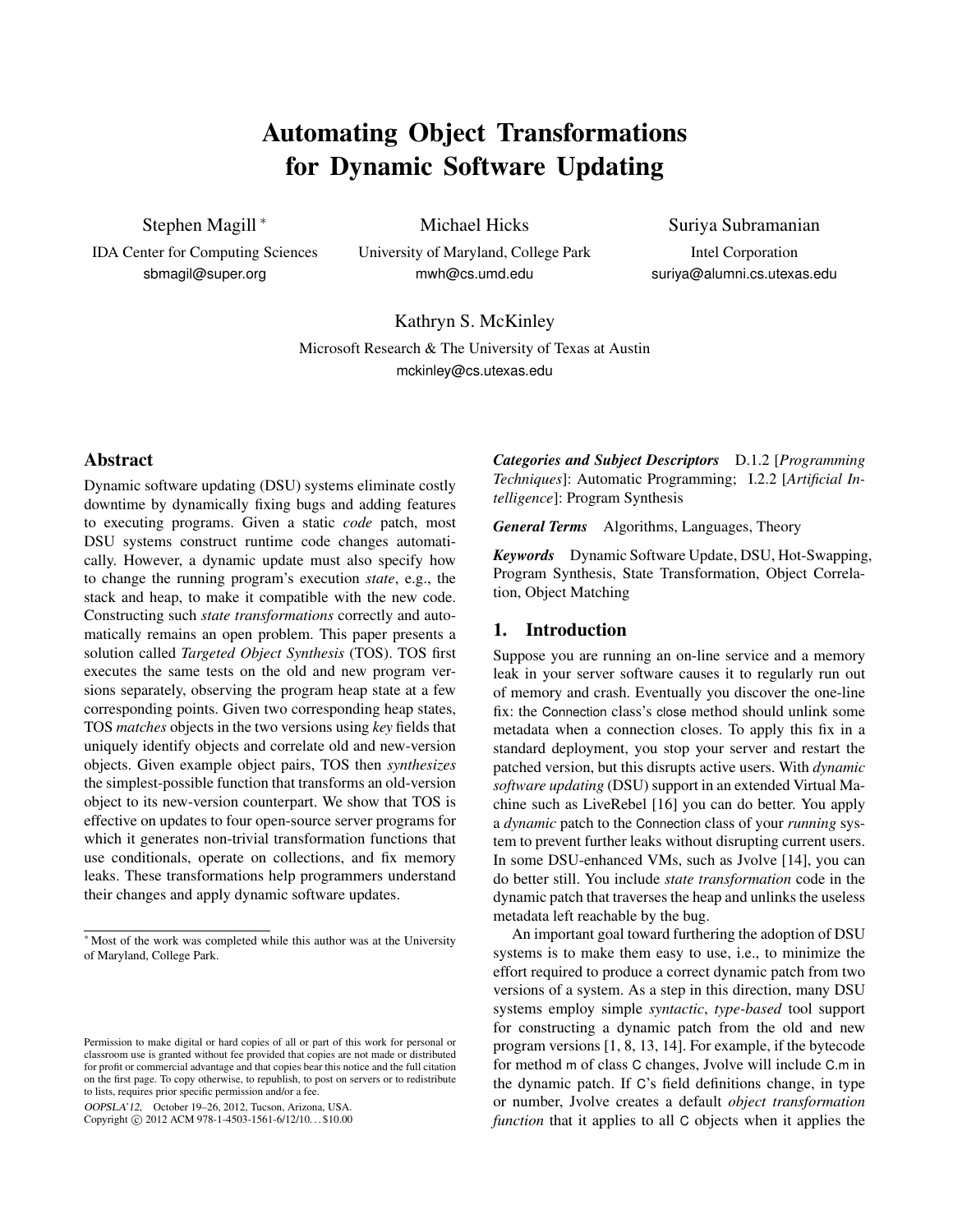patch. This function retains the values of unchanged fields and initializes the rest with a default value, e.g., **null**.

While tool support for identifying changed code is highly effective, existing support for constructing state transformation code is rarely sufficient, and the programmer must therefore modify the generated code. For example, in Jvolve the programmer must add code that unlinks the leaked metadata in our example. Unfortunately, the cases that require manual intervention are often challenging to get right. For the above example, the Connection transformer cannot simply unlink all connection metadata unconditionally. Instead, it must use appropriate context by examining the running program's heap and stack to identify and unlink only the metadata that is logically dead. Transformations that move objects between collections or partition single objects into several objects—examples we observe in practice—require similar care in their construction. Thus, writing state transformation code for DSU systems is a programming task unique to DSU, and it can be a time-consuming, error-prone process.

To ease this burden on programmers, we have developed a general-purpose approach for synthesizing object transformers that we call *Targeted Object Synthesis* (TOS). Our development is in the context of a DSU system for Java, called Jvolve, but our techniques are readily adaptable to other DSU systems. Furthermore, the techniques that we design for finding heap object correlations between different program versions may be useful for other program understanding tasks, such as bug detection and testing.

TOS works in two phases, *matching* and *synthesis*—the matching phase creates examples by pairing objects in two snapshots taken at equivalent points during the execution of the old and new programs, respectively, while the synthesis phase generates a function that transforms the old object of a matched example pair to the new object.

The matching phase begins by running both the old and new versions of the program on the same inputs and taking heap snapshots at corresponding program points. Given a class C whose fields changed between versions, we first reduce the heap snapshots such that they only include C objects and objects to which they refer, directly or transitively. TOS matching seeks to correlate objects in the old and new versions. TOS identifies *key fields* in the objects that (1) uniquely identify the object in a given heap (i.e., each object of class C differs on the values of its key fields) and (2) there exist objects in both heaps with the same values for these fields. We use a greedy algorithm which, in our experience, usually succeeds in finding a set of key fields. In the case that no key fields exist, matching uses the most distinguishing set of fields it can find to pair up most objects, and then applies a lightweight form of synthesis to find a function that pairs up the remaining objects.

With example pairs of corresponding old  $o$  and new  $o'$ objects  $(o, o')$  in hand, the *synthesis* phase searches for functions that are consistent with the examples, i.e., functions δ for which  $δ(0) = o'$  for all matched pairs. Functions δ assign an expression to each new-version object field one at a time, where the expressions may reference any of the old object's fields (or fields reachable from them). These expressions may contain constants, simple functions (e.g., the concatenation or partitioning of string expressions), and conditionals (e.g., if the value to assign to a field depends on the current value of another field). While these expression forms are sufficient for our examples, additional expression forms can be readily supported, expanding expressiveness at the cost of increasing the search space. For collections, we recursively invoke synthesis to generate transformations between objects that make up each collection, mapping the resulting function over the old collection objects to produce the new one. When many functions are possible for a given set of examples, synthesis chooses the simplest. We carefully designed the transformation language to make important operations efficient, such as intersecting a set of candidate functions.

As far as we are aware, the TOS matching algorithm is new. No prior work attempts to map heap objects from unstructured heap snapshots of different program-version executions. The TOS synthesis algorithm is inspired by recent work on synthesizing string and Excel table data transformation functions from input and output examples [5, 6]. TOS matching creates examples *automatically*, whereas this prior work requires users to provide examples. TOS functions are a superset of string transformations. Whereas Excel table functions focus on filters and numerics, TOS data transformations focus on a more general problem, the transformation of heap objects.

We demonstrate our approach by synthesizing transformation functions for updates to several open-source Java servers, including JavaEmailServer (a POP and SMTP server), CrossFTP (an FTP server), Azureus (a Bittorrent client), and JEdit (a graphical text editor). In one case, changed objects do not have the key fields that matching requires. In all the others, we show that TOS produces correct transformation functions. These functions include object field additions, string partitioning, partitioning a collection based on a predicate, and deleting objects due to memory leaks. In fact, to our knowledge no prior DSU system has considered the need to correct the residual effects of bugs, such as a memory leak, and our synthesized functions are the first demonstration of this capability. TOS represents a substantial step toward realizing the promise of DSU technology by reliably automating the most programmer-intensive step.

# 2. Overview

This section presents an overview of synthesizing state transformation functions for dynamic software updates using TOS. We begin with some background on DSU, present an example dynamic update taken from an actual program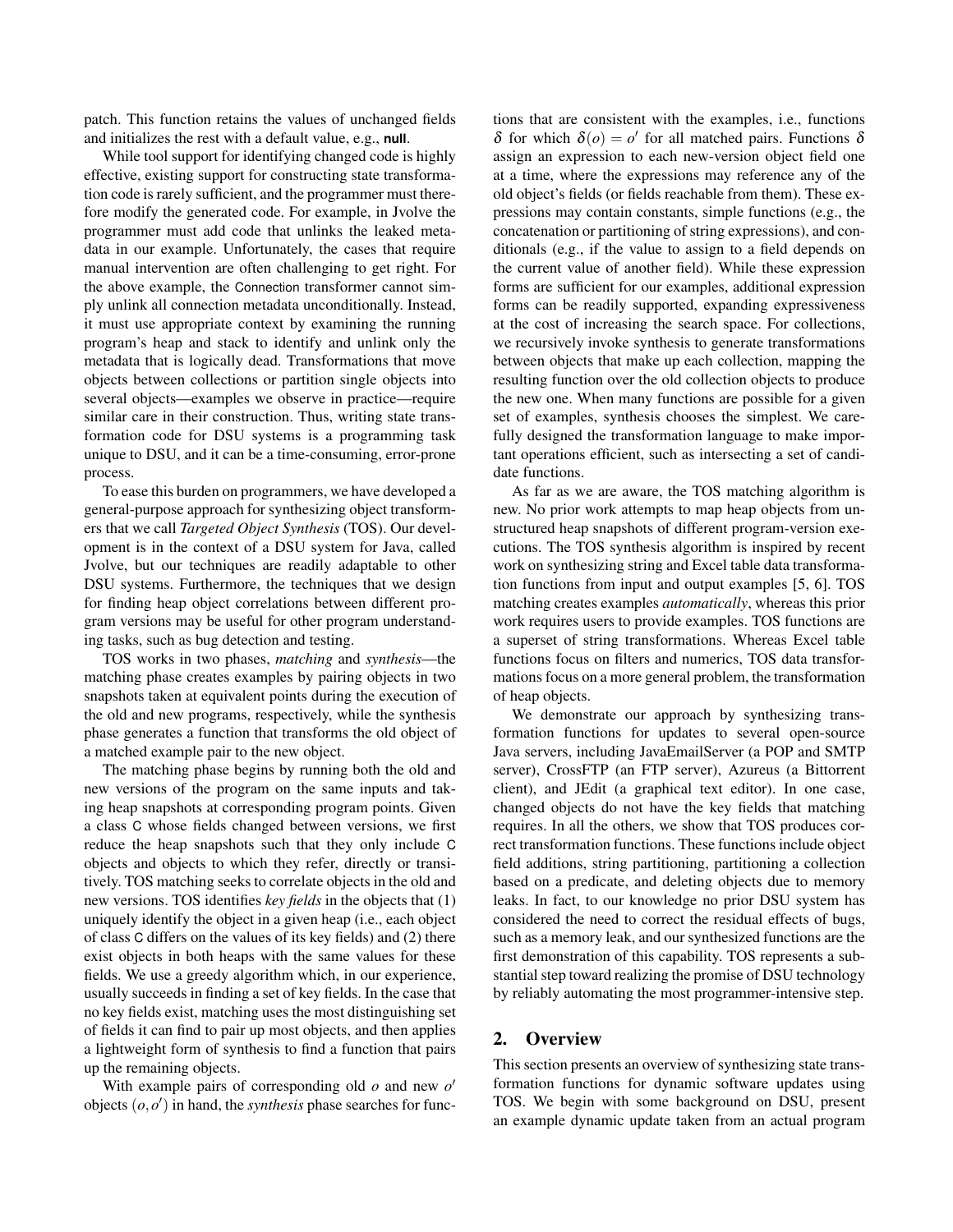

Figure 1. Program trace at update point after a2.

change, and show how TOS synthesizes this dynamic update automatically.

## 2.1 Dynamic software updating

Suppose an old version of a program is actively running, and a new version becomes available that fixes some bugs or adds some new features. In many cases, we would like to update the running program without shutting it down since stopping it would degrade the user experience or the program contains useful program state that is costly to recreate. For example, users may have active connections or the program may cache state, such as recent queries and network state.

To use a typical DSU system, we must construct a *dynamic patch* [8] that specifies the changed code and a *state transformation function*, which modifies heap objects and other program state, as necessary, to work with the new code. For example, if the old program version maintains a list of Connection objects and the new version adds some fields to the Connection class, the state transformation function must initialize the values of the new fields for the existing objects. In some systems, the state transformer may also update the *control state* of the program, e.g., examining and modifying the existing stack and program counter as necessary [10, 14]. We implement TOS for Jvolve [14], which performs DSU in a Java Virtual Machine (Jikes RVM), but the TOS design generalizes to other DSU systems.

Figure 1 depicts a dynamically updated program's execution. The circles represent the program's state, the labels *a*1,*a*2,*a*3,*a*<sup>4</sup> represent *actions*, e.g., messages sent to and from client applications. Each gray circle represents a state in which a dynamic update is permitted—not every program state may be amenable to certain dynamic updates, as discussed below. In this trace, the program starts executing at version 1, and after executing actions  $a_1$  and  $a_2$ , it applies a dynamic patch. As a result, the code of the program is updated to version 2, and the state transformation function  $\delta$ is applied to transform the current state. A patch could have been applied in the initial state or the one after *a*3, if a patch were available at those times.

Most DSU systems work in three steps. First, when a patch becomes available and the program reaches an acceptable state, the DSU system dynamically loads the new and changed code. Second, it redirects existing references to the new definitions. Finally, it executes the state transformation function to update the existing state. Jvolve implements these steps within a modified virtual machine. It uses stan-

```
public class v131 User {
  private final String username, domain, password;
  private String [] forwardAddresses;
}
public class JvolveTransformers {
  ...
 public static void
 jvolveObject(User n, v131 User o) {
    n.username = o.username;
    n.domain = o.domain;
    n.password = o.password;
    int len = o.forwardAddresses.length;
    n.forwardAddresses = new EmailAddress[len];
    for (int i = 0; i < \text{len}; i++) {
      String [] parts = o.forwardAddresses[i]. split ("@");
      n.forwardAddresses[i] = new EmailAddress(parts[0], parts[1]);
}}}
```
Figure 2. User object transformer, JES 1.3.1–1.3.2 update

dard classloading to load new versions of classes. For classes whose only change is to the code of methods, Jvolve simply modifies the metadata for that class to point to the new method definitions (which the JIT may subsequently optimize). For each class whose objects' state requires modification (e.g., because the new version adds fields), the patch must include an *object transformation method*. At update time, the garbage collector finds all objects that require transformation. It executes the object transformation method on each old object, creating and initializing a corresponding object that conforms to the new class's type specification.

When a dynamic patch becomes available, the system may choose not to apply it immediately. A policy adopted by many DSU systems is to delay updates while changed code is actually executing or referenced by the call stack. While this delay makes sense, it is not sufficient to avoid trouble. Hayden et al. [7] studied several years' worth of changes to three server programs and found that dynamic updates derived from actual releases sometimes fail even while adhering to this "activeness" restriction. Other work [8] suggests that simply asking programmers to specify a few program points (dubbed *update points*) at which updates are permitted makes the system easier to reason about. Hayden et al.'s study finds this approach to be effective: updates were applied promptly (e.g., roughly every 10 ms) and never failed. Jvolve and several other systems [8, 10, 13] support this approach. TOS uses update points to create correlated pairs of heap snapshots, as explained in Section 2.4.

#### 2.2 JavaEmailServer example

We now present an example Jvolve dynamic update and subsequently show how TOS synthesizes it. Figure 3 illustrates code from versions 1.3.1 and 1.3.2. of JavaEmailServer (JES), a simple SMTP and POP e-mail server, that we obtained from the JES open-source repository. In the old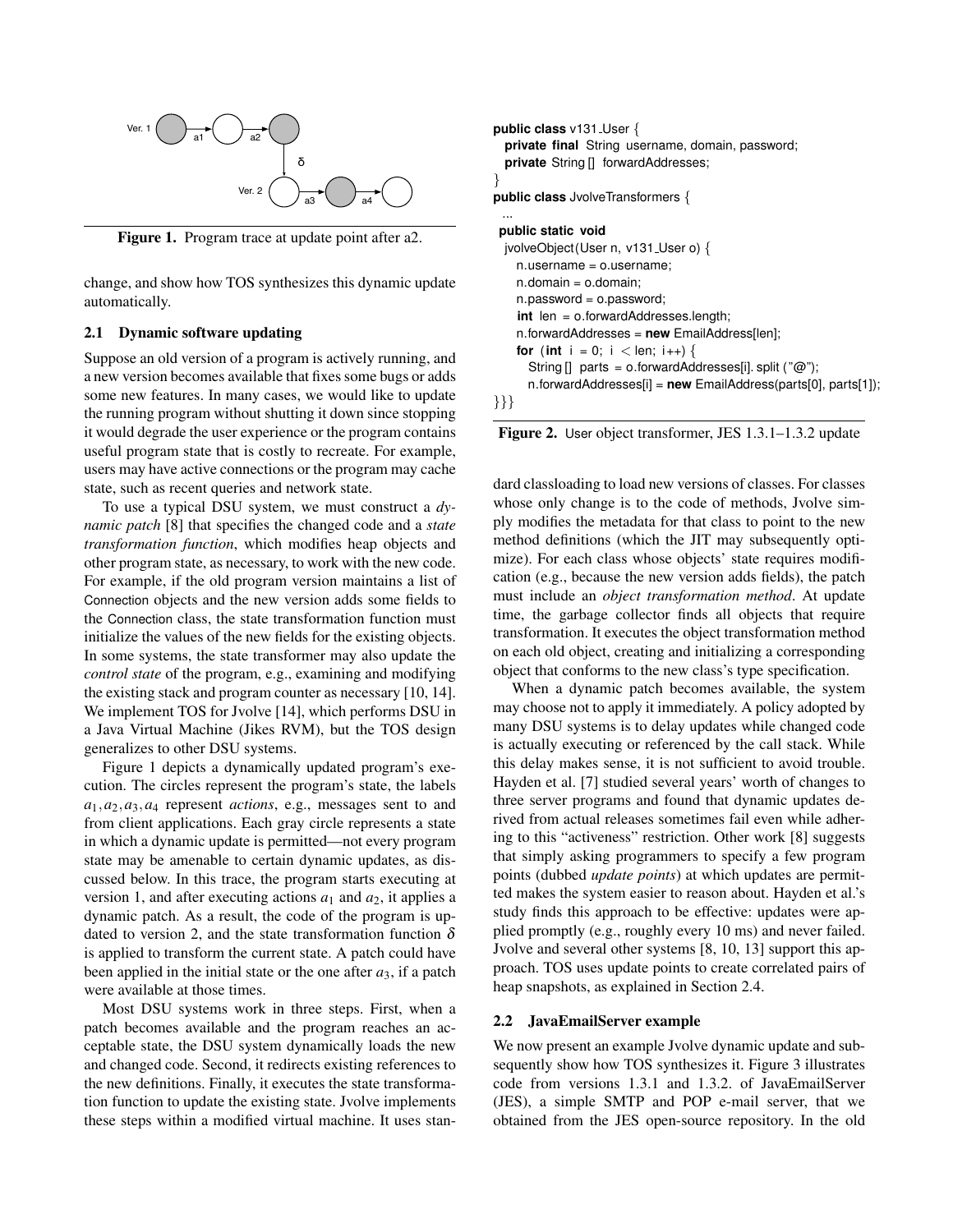```
public class User {
 private final String username, domain, password;
 private String [] forwardAddresses;
 public User (...) {...}
 public String [] getForwardedAddresses() {...}
 public void setForwardedAddresses(String[] f)
  {...}
}
public class ConfigurationManager {
 private User loadUser (...) {
     ...
    User user = new User(...);
    String [] f = ...;user.setForwardedAddresses(f);
    return user;
  }
}
                                                       public class User {
                                                         private final String username, domain, password;
                                                         private EmailAddress[] forwardAddresses;
                                                         public User (...) {...}
                                                         public EmailAddress[] getForwardedAddresses() {...}
                                                         public void setForwardedAddresses(EmailAddress[] f)
                                                         {...}
                                                       }
                                                       public class ConfigurationManager {
                                                         private User loadUser (...) {
                                                            ...
                                                           User user = new User(...);
                                                           EmailAddress[] f = ...;user.setForwardedAddresses(f);
                                                           return user;
                                                         }
                                                       }
                                                       public class EmailAddress {
                                                         public EmailAddress(String username, String domain) {
                                                           isEmpty = false;
                                                           username = username;
                                                           domain = domain;
                                                         }
                                                          ...
                                                         private String _username = "";
                                                         private String _domain = "";
                                                         private boolean isEmpty = true;
                                                       }
                 (a) Version 1.3.1 (b) Version 1.3.2
```
Figure 3. An update to JavaEmailServer (JES) User and ConfigurationManager classes

version of the User class, forwardedAddresses is an array of strings. In the new version, forwardedAddresses is an array of EmailAddress objects. This difference requires a corresponding change to the types of other methods in the User class, and to the loadUser method code of the ConfigurationManager class, which sets the field by calling setForwardedAddresses.

A Jvolve dynamic patch for this update contains the new versions of the User and ConfigurationManager classes. No object transformer is needed for the ConfigurationManager class because only its methods have changed, not its fields. Figure 2 illustrates the object transformer method for User objects. The transformer is a **static** method jvolveObject in the class JvolveTransformers. The method takes the old-version object and an allocated uninitialized new-version object as arguments. Both have the same class name. To distinguish them, Jvolve renames the old object's class to v131 User. The transformation method copies the first three fields from the old to the new version.<sup>1</sup> The object transformer allocates and populates an array of EmailAddress objects to replace the existing array of String objects.

Given two program versions, Jvolve and other DSU systems automatically construct the code portion of a dynamic patch by syntactically comparing the old and new class files. However, generating the object transformer in Figure 2 is well beyond the reach of current techniques. Jvolve produces the first three lines, but then inserts the line n.forwardedAddresses = **null**. Ginseng [13], POLUS [4], and DLpop [8] do slightly better: they generate the loop, but the loop body simply assigns each element to null. TOS generates the correct object transformer for JES in its entirety.

# 2.3 Snapshot Collection

TOS infers object transformers based on example pairs of (old-version, new-version) objects and uses the test cases already present in a programs test suite to produce these examples. It does this by executing each test case twice—once with the old version and once with the new version of the code. At every update point encountered during execution, it records a *heap snapshot*, which records types and field values for all live objects. Figure 4 depicts this process. The shaded circles are the update points at which we take heap snapshots. Thus each version in the figure will produce three snapshots and these will later be compared to find example pairs for synthesis.

<sup>&</sup>lt;sup>1</sup> Jvolve relaxes the Java language restrictions on private field accesses during an update.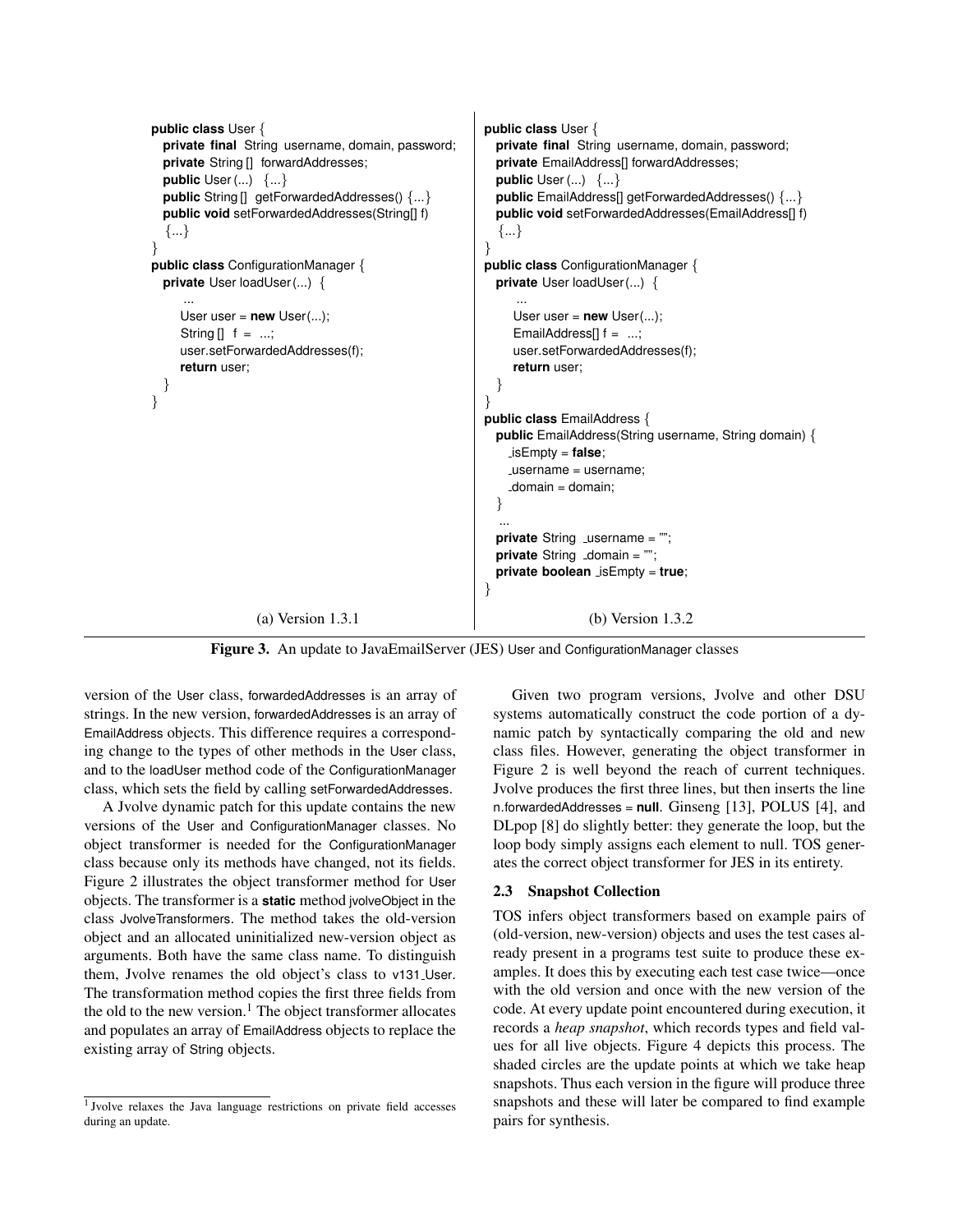

Figure 4. Comparing old and new heaps at update points.

Snapshot collection is generally straightforward once the programmer marks the update points (which is already required for dynamic updating). Even far-reaching, complex changes to code can be accommodated since update points tend to be close to the root of the control-flow graph, in code that is quite stable. For example, our JavaEmailServer code has an update point at the end of the main processing loop for the thread that handles sending outgoing messages. If a test case involves sending specific messages at specific intervals, then the same number of snapshots will be created during each run. Futhermore, these snapshots will correspond in the sense that the lists of sent and pending messages will be the same. Changes to the send routine, or the details of the protocol used to send messages, do not affect this correspondence. Only updates that alter the high-level message processing semantics are problematic—for example, if the server switched from sending all pending messages at once to a model where message sends are spaced out (perhaps to implement a rate-limited send). Such changes require great care because an existing invariant—that there are no pending messages when the update point is reached—no longer holds in new program versions. These updates are best left to the programmer, so we do not view the failure of TOS to cope with them as a significant shortcoming.

#### 2.4 Matching

TOS works in two steps, *matching* and *synthesis*. Matching takes as input the snapshots produced by the test runs and the class *C* for which we want to generate an object transformer. It then produces pairs of (old-version, new-version) objects that serve as examples to guide synthesis. Early in the matching process we also prune each snapshot to include only *C* objects and objects to which they refer, directly or transitively. This linear pass through the heap significantly reduces the input size to TOS matching.

In general, TOS requires that (1) the test input generate the same number of snapshots when run using each program version; and (2) the *i*<sup>th</sup> snapshot for a given input will always contain the same set of objects of class *C*; and (3) the corresponding snapshots have the same number of *C* objects (though the number of instances of other classes may differ). Intuitively, the program must behave deterministically with respect to the objects in*C*, and the *role* of those objects in the two versions must be the same. The JES example illustrates this point. The email server itself is non-deterministic. Network events and the order in which requests are processed

vary from one run to the next. However the set of forwarded addresses behaves deterministically since it is read from the same configuration file in both versions and does not vary across runs. For all our real-world applications and test inputs, these requirements were met.

The goal of the *matching* phase is to produce a uniform one-to-one mapping between objects in each pair of corresponding snapshots. It does this primarily by identifying a class's key fields.

**Definition** The fields  $\vec{f}$  of a class *C* are *key fields* if objects of class *C* have two properties.

- 1. No pair of *C* objects in the same snapshot have the same values for all the fields  $\vec{f}$ .
- 2. For each object in snapshot  $\sigma_{old}$ , there is exactly one object in the corresponding snapshot σ*new* that has the same values for fields  $\vec{f}$ .

As an example, Figure 5 illustrates a snapshot pair from JES with three objects of class User in the old (top) and new (bottom) snapshots. In this case, TOS generates the mapping  $\{(\text{user}[0]_{old}, \text{user}[0]_{new}), (\text{user}[1]_{old}, \text{user}[1]_{new}), (\text{user}[2]_{old}, \text{user}[1]_{new}))\}$ user $[2]_{new}$ } using key field username. This field is key because the values john, alice, and pat uniquely identify each object in both  $\sigma_{old}$  and  $\sigma_{new}$  and there exists only one old and new object with the same value. Neither domain nor password are key fields because multiple objects in the same snapshot have the same value.

If user[2]. username was john instead of pat, then there is no *single* key field, since none of the primitive fields username, domain, or password have unique values. In this case, matching searches for a set of fields that all together satisfy the given criteria. Given the modified user[2] snapshots, matching would find that together the fields username and domain impose a one-to-one mapping on all the objects.

If no set of key fields exists, our matching algorithm employs two refinements, described in Section 3. First, it attempts to use referent object field values as potential key fields. If this attempt fails, it uses the set of key fields/paths that is most discriminatory (i.e., it comes the closest to producing a one-to-one matching), and then refines any objects not yet matched by using a lightweight form of synthesis.

#### 2.5 Synthesis

The matching phase ultimately produces a list of example pairs of objects of a class *C*. Synthesis then proceeds in roughly two steps. (1) For each example pair, the algorithm synthesizes a set of candidate functions. (2) It intersects the set of candidate functions to produce a function consistent with all examples. In our implementation, the algorithm proceeds by synthesizing an initializer for each field, one at a time. The description given here, for simplicity, presents the process as working for the entire transformer method at once.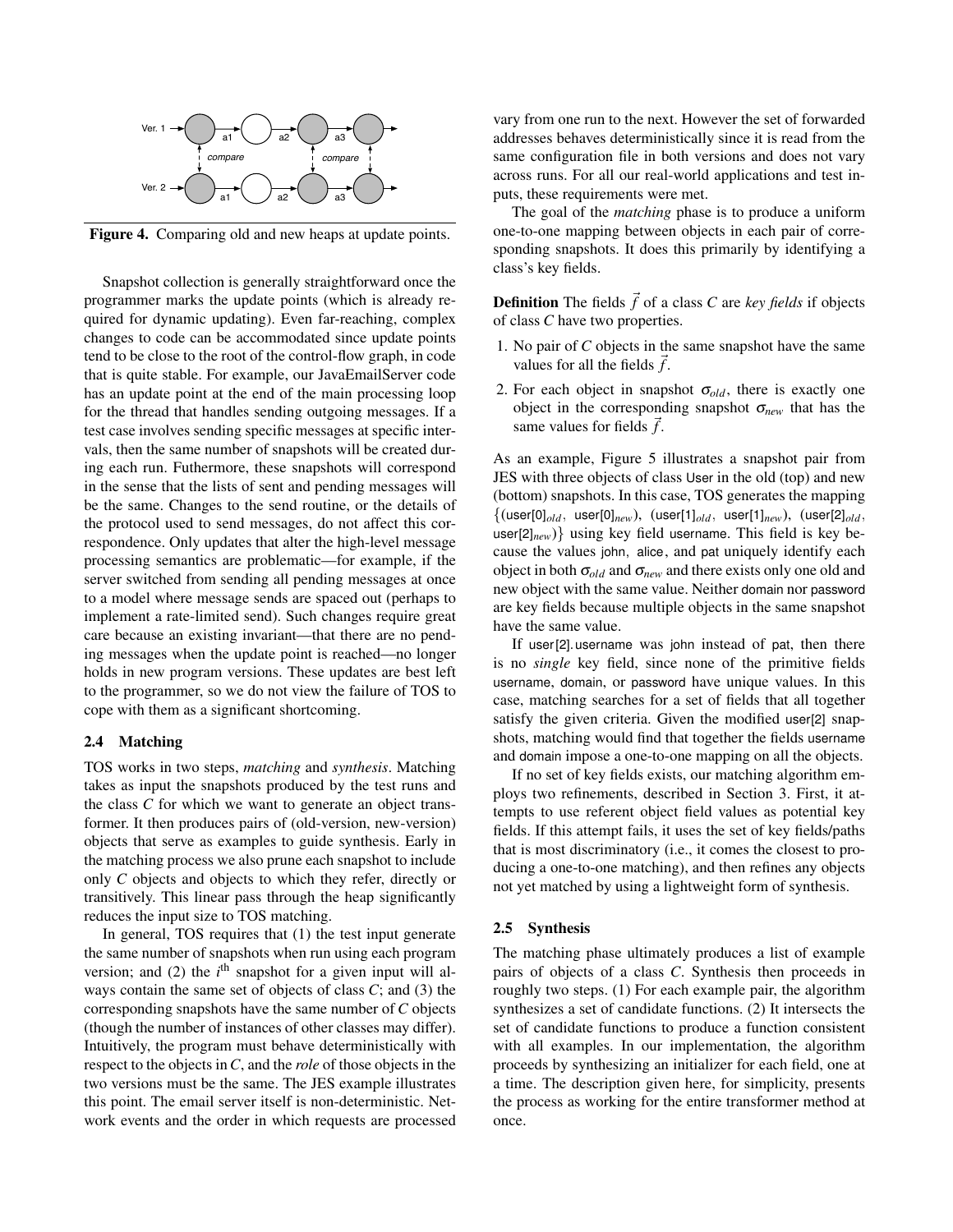| Old Version Heap Objects JES Heap                      |                            |              |  |  |  |  |  |  |
|--------------------------------------------------------|----------------------------|--------------|--|--|--|--|--|--|
| user[0]                                                | user[1]                    | user[2]      |  |  |  |  |  |  |
| john                                                   | alice                      | pat          |  |  |  |  |  |  |
| yahoo.com                                              | yahoo.com                  | intel .com   |  |  |  |  |  |  |
| poorpassword                                           | poorpassword               | poorpassword |  |  |  |  |  |  |
| ["john@cs.umd.edu", "john-alice@yahoo.com"]            | ["john-alice@yahoo.com"]   | <b>NULL</b>  |  |  |  |  |  |  |
| New Version Heap Objects JES Heap                      |                            |              |  |  |  |  |  |  |
| user[0]                                                | user[1]                    | user[2]      |  |  |  |  |  |  |
| john                                                   | alice                      | pat          |  |  |  |  |  |  |
| vahoo.com                                              | yahoo.com                  | intel .com   |  |  |  |  |  |  |
| poorpassword                                           | poorpassword               | poorpassword |  |  |  |  |  |  |
| $forwardedAddress[0] =$                                | $forwardedAddress[0] =$    | <b>NULL</b>  |  |  |  |  |  |  |
| [_username = $"john",$ _domain = $"cs.$ umd.edu $"j$ ] | [_username = "john—alice", |              |  |  |  |  |  |  |
| $forwardedAddress[1] =$                                | _domain = "vahoo.com"]     |              |  |  |  |  |  |  |
| [_username = "john-alice", _domain = "yahoo.com"]      |                            |              |  |  |  |  |  |  |

Figure 5. JES heap example for User Class with fields, in order, username, domain, password, and forwardedAddresses.

The first step proceeds as follows. For each example pair, synthesis seeks a *set* of functions ∆ such that each  $\delta \in \Delta$  is consistent with the example, i.e.,  $o' = \delta(o)$  for the example  $(o, o')$ . Each  $\delta_i \in \Delta$  assigns each new-version field one at a time. For example, consider the two User objects in Figure 5 that correspond to user[0]. For this example, synthesis will first infer  $\delta_0$  that assigns the *constants* john, yahoo.com, and poorpassword to each of the new object's fields username, domain, and password, respectively. It also infers  $\delta_1$  that *copies* the corresponding fields from the input object, i.e., n.username := o.username, n.domain := o.domain, etc. For fields of type String, it also considers assigning the concatenation of other strings, e.g., those that are substrings of old-version fields.

For fields that are collections, we invoke synthesis recursively. The algorithm matches two collections and then matches the set of objects in the two collections. It then generates a transformation function between the collection pairs from a transformation function for the object pairs. For forwardedAddresses, each String has the form "x@y" and is mapped to an EmailAddress object whose username, domain, and isEmpty fields are "x", "y", and **false**, respectively, where the first two fields are substrings of the input string. Once the algorithm establishes an element-wise function, it simply iterates over the old collection and maps each element to one in the new collection.

Once synthesis generates  $\Delta$  for each pair of objects of class *C*, it intersects them to produce a  $\hat{\Delta}$  that is consistent with all the examples. During this step, synthesis discards overly-specific functions, e.g., it discovers that  $\delta_1$  described above is consistent with all three of the matched pairs but  $\delta_0$  is not, and discards it. If  $|\hat{\Delta}| = 1$ , then synthesis chooses  $\delta \in \hat{\Delta}$  for the object transformer. If  $|\hat{\Delta}| > 1$ , it picks the  $\delta \in \Delta$ that is intuitively the *simplest* and *most general* function. For example, we mark functions that contain assignments from old fields to new fields as more general than functions that assign constants. If  $|\hat{\Delta}| = 0$  then no one function works for all examples. In this case, synthesis picks the function that works for the most examples and then iteratively seeks a function that works for the remaining examples along with a conditional expression that distinguishes between the two cases.

## 2.6 Discussion

A key difference between TOS and prior work on learning from examples is that in prior work, the user identifies particular example pairs, whereas in our work, the user must produce matching *executions*—created by running the old and new program versions on the same inputs—from which TOS automatically identifies examples. While automatic matching is simpler than identifying example object pairs directly, there is a risk that it will not pair up truly corresponding objects, in which case the synthesized transformation function will be incorrect. To reduce the likelihood of this case, we place strong restrictions on the inputs to matching, as described in the third paragraph of Section 2.4: snapshots in both versions must be taken at the same update points in both versions, there must be an equal number of snapshots, and when synthesizing a transformer for class *C*, there must be an equal number of*C* objects in corresponding snapshots. These restrictions ensure that *C* objects are playing the same role in the old and new execution, so if we update the old program at one of these update points, executing the synthesized transformer would bring the program to an equivalent state.

Note that while corresponding snapshots must contain the same number of *C* objects, where *C* is the changed class, the number of other objects can vary. For example, a buggy implementation of *C* may fail to null its field *f* of class *D*, inducing a memory leak. Thus in the old and new snapshots, the number of *C* objects will be the same, but the number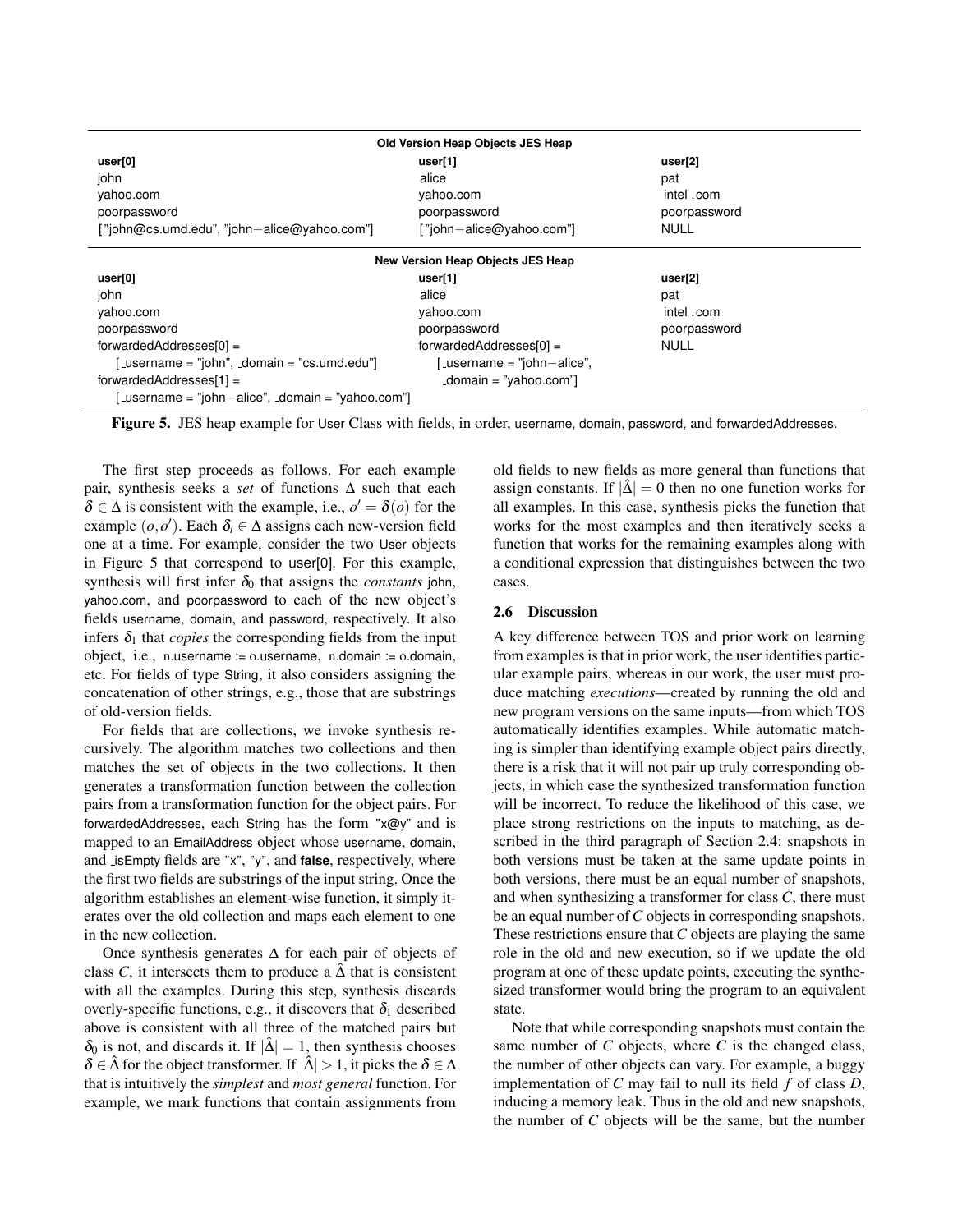of *D* objects may differ. As we show in our experiments, inferring the transformer method for such a leaky class *C* can end up correcting the memory leak by nulling the dead objects.

Because TOS generates a solution specific to the examples it is given, the developer must snapshot executions that produce a sufficient number of objects. For conditional transformers, the input must produce objects that cover the range of possible variations; i.e., if there are *N* conditions, TOS needs at least an example pair for each of the *N* conditions. These examples could come from a single snapshot with *N* instances of the object in both the old and new version or from multiple snapshots which each contain one or two instances but together provide *N* examples. If there are too few examples, then synthesis may infer a function that is overly specific.

In our experience (described in Section 5), it was easy to provide enough examples for synthesis, and most experiments required just one (well-chosen) test. TOS fails in two of our test cases. In one case we could not reproduce a memory leak we were aiming to fix, leading to a failure during the snapshot collection phase. In the other case, the changed objects did not have key fields and so the matching phase failed. Despite these limitations, our approach adds value: the developer needs to run tests anyway, and if these tests are sufficiently deterministic and cover the relevant behaviors of a changed class, TOS can be used to infer object transformers for that class.

## 3. Matching

Now we present the TOS matching algorithm in detail; the next section describes the synthesis algorithm. The goal of matching is to produce example pairs  $(o, o')$  of corresponding old and new objects taken from heap snapshot pairs. The synthesis phase takes these pairs as input and searches for a function  $\delta$  such that  $\delta(o) = o'$  for all the example pairs. The functions are class based, thus all old objects *o* must have the same class *C* and all new objects must have the same class *C*<sup> $\prime$ </sup>. We first assume *C* = *C*<sup> $\prime$ </sup>, and then consider *C*  $\neq$  *C*<sup> $\prime$ </sup>, when matching recursively during synthesis.

We describe our algorithm using the following notation. A snapshot  $\sigma$  is just a set of objects; we use the two terms interchangeably. We write  $\vec{X}$  to denote a list of *Xs*;  $\vec{X}$  :: *X* to denote concatenating the element *X* to the end of the list  $\vec{X}$ ; and  $\vec{X}(i)$  to denote the *i*<sup>th</sup> element of the list  $\vec{X}$ . We sometimes refer to a list as a *tuple* (e.g., when its length is known to be fixed). We write  $o.\vec{f}$  to denote the tuple  $\vec{v}$ where  $o.f_i = v_i$  for  $0 < i \leq n$ . We write *values*  $\bar{f}(\sigma)$  for the set of value tuples assigned to fields  $\vec{f}$  by objects in  $\sigma$ , i.e., *values*<sub> $\vec{f}$ </sub>  $(\sigma) = {\vec{v} \mid o \in \sigma \land o.\vec{f} = \vec{v}}$ . Finally, we write  $\vec{\sigma}\vert_{\vec{f} = \vec{v}}$ for  $\{o \mid o \in \sigma \wedge o \cdot \vec{f} = \vec{v}\}.$ 

Figure 6 gives the pseudocode for the matching algorithm in the function called match. The input to match is a pair of lists of object sets ( $\vec{\sigma}_{old}$ ,  $\vec{\sigma}_{new}$ ). The object set  $\vec{\sigma}_{old}(i)$ 

contains objects collected from the *i th* snapshot taken while running the old program, while  $\sigma' = \vec{\sigma}_{new}(i)$  contains objects collected from the corresponding snapshot of a run of the new program.

As mentioned earlier, we first *prune* the snapshots to include only objects of classes C that changed between the old and new version and objects to which these objects directly or transitively refer. We assume that this pruning has happened prior to the call to match. We also assume that there are the same number of snapshots for the old and new program executions ( $|\vec{\sigma}_{old}| = |\vec{\sigma}_{new}|$ ), and that each corresponding pruned snapshot has the same number of objects  $(|\vec{\sigma}_{old}(i)| = |\vec{\sigma}_{new}(i)|)$ . If these conditions do not hold then matching fails for the class in question. The match function returns a list of object pairs  $(o, o')$ , the first from an old snapshot and the second from a new snapshot, which serves as input for synthesis.

#### 3.1 Key fields

The match function first calls get keyfields (line 2) to search for key fields that partition the objects in corresponding pruned snapshots. Given a list of fields kfs, and the old and new snapshots, match calls the function split-on-keyfields, which returns a pair of object set lists whose *i th* elements correspond. In particular, each object  $o \in \vec{\sigma}_{old}(i)$  and  $o' \in$  $\vec{\sigma}_{new}(i)$  have the same values for fields in kfs. Ideally, the size of  $\vec{\sigma}_{old}(i)$  and  $\vec{\sigma}_{new}(i)$  returned by split-on-keyfields will be 1 for all *i*. In this case (as checked on line 4), each object is uniquely identified by the fields kfs in every snapshot and there is a corresponding object in the old (respectively, new) snapshot with the same field values. The size of a set will be greater than 1 if there are multiple objects in a single snapshot that contain the same values for fields in kfs. If sets are non-singleton, match uses lightweight synthesis to complete the partition.

The function get keyfields iteratively adds new fields to the list kfs. When it reaches a fixed point, it returns the list. The first nested loop (line 12) considers each possible relevant field  $f$  for objects of class  $\tau$ . The function assigns each field a *score* based on how well *f*, when added to the current fields in kfs ', distinguishes the objects. The inner loop (line 15) considers each pair of snapshots and computes the set V, which contains the distinct tuples of kfs' fields' values in old-version objects. Line 17 then considers each of the tuples  $\vec{v}$  in set V. It must be the case that we have the same number of old and new objects with values  $\vec{v}$  in fields kfs '. This requirement preserves the ability to discover a bijection between the objects. The larger  $|V|$  is, the finer the partition induced by splitting on kfs '. Synthesis prefers finer partitions, which indicate more effective key fields. Thus match adds  $|V|$  to score and then chooses the field that maximizes score. If a field *f* leads to the condition on line 17 being violated, then match assigns *f* a score of 0 and proceeds to the next field.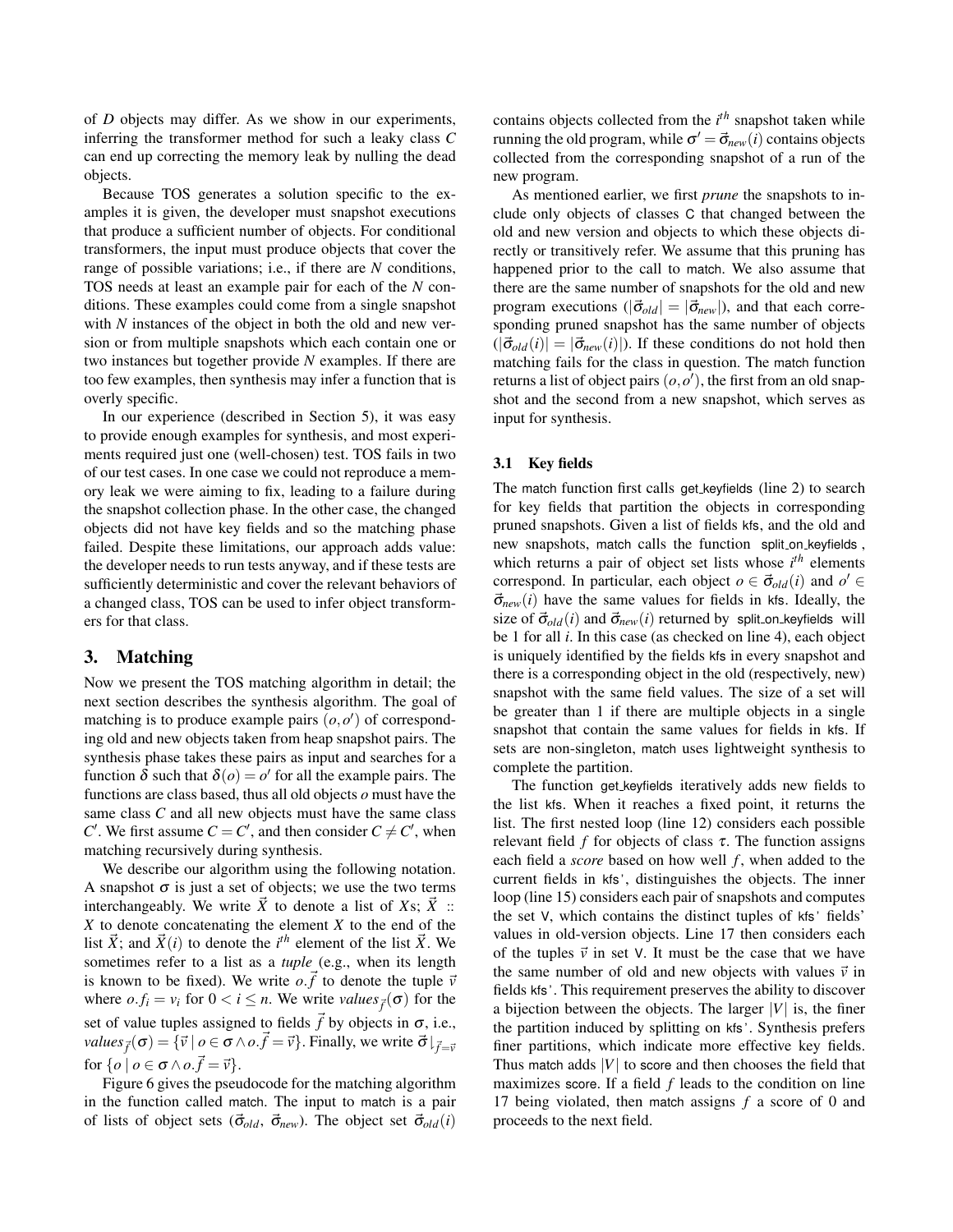match( $\vec{\sigma}_{old}$ ,  $\vec{\sigma}_{new}$ ) = 2 kfs := get\_keyfields  $(\vec{\sigma}_{old}, \vec{\sigma}_{new})$ 3 ( $\vec{\sigma}'_{old}$ ,  $\vec{\sigma}'_{new}$ ) = split<sub>-</sub>on<sub>-</sub>keyfields(kfs, $\vec{\sigma}_{old}, \vec{\sigma}_{new}$ ) **if**  $\exists i$ .  $|\vec{\sigma}'_{old}(i)| > 1$  then  $(\vec{\sigma}'_{old}, \vec{\vec{\sigma}}''_{new})$  := synthesis\_match( $\vec{\sigma}'_{old}, \vec{\sigma}'_{new}$ ) **return**  $\{(o, o') | \exists i. 0 < i \leq \text{length}(\vec{\sigma}_{new}^{\prime\prime}) \land o \in \vec{\sigma}_{old}^{\prime}(i) \land o' \in \vec{\sigma}_{new}^{\prime}(i)\}$  get keyfields  $(\vec{\sigma}_{old}, \vec{\sigma}_{new}) =$  kfs := [] currscore := 0 *10* repeat { prevkfs := kfs; **for** each field  $f \notin$  kfs { kfs' := kfs :: *f*   $score(f) = 0$  **for** each  $i \in 1$ ..*length*( $\vec{\sigma}_{new}$ ) {  $V := \text{values}_{\text{kfs}'}(\vec{\sigma}_{old}(i))$  **if**  $\forall \vec{v} \in V$ .  $|\sigma_{old}(i)|_{kfs'=\vec{v}}| = |\sigma_{new}(i)|_{kfs'=\vec{v}}|$  then  $score(f) := score(f) + |V|$ *19* **else** {  $\operatorname{score}(f) = 0$ *21* **break** *22* } } *23* } 24 let *g* be the *f* that maximizes score $(f)$ **if**  $score(g) >$  currscore { kfs := kfs :: *g* **currscore** :=  $score(g)$ *28* } 29 } until (prevkfs = kfs) **return** kfs *31* } 32 split\_on\_keyfields (kfs,  $\vec{\sigma}_{old}, \vec{\sigma}_{new}$ ) = **if** kfs = [] then **return**  $(\vec{\sigma}_{old}, \vec{\sigma}_{new})$ *<sup>34</sup>* ~σ  $\int_{old}$   $=$  [] *<sup>35</sup>* ~σ  $\sum_{new}^{T} := []$  **for** each  $i \in 1$ ..*length* $(\vec{\sigma}_{new})$  { **for** each  $\vec{v} \in$  *values*<sub>kfs</sub> $(\vec{\sigma}_{old}(i) \cup \vec{\sigma}_{new}(i))$  {  $\vec{\sigma}'_{old} \coloneqq \vec{\sigma}'_{old} :: \sigma_{old}(i)|_{kfs=\vec{v}}$  $\vec{\sigma}_{new}^{\prime\prime} := \vec{\sigma}_{new}^{\prime\prime} : \vec{\sigma}_{new}(i)|_{kfs=\vec{v}}$ *40* } *41* } **return**  $(\vec{\sigma}_{old}, \vec{\sigma}_{new})$ 43 synthesis\_match( $\vec{\sigma}_{old}, \vec{\sigma}_{new}$ ) = *<sup>44</sup>* ~σ  $\int_{old}$   $=$  []  $\vec{\sigma}_{new}$  := []  **<b>for** each  $k \in 1$ ..*length*( $\vec{\sigma}_{old}$ ) {<br>  $\sigma := \vec{\sigma}_{old}(k)$  $\sigma := \vec{\sigma}_{old}(k)$   $\sigma' := \vec{\sigma}_{new}(k)$  **if**  $|\sigma| ≠ 1 \vee |\sigma'| ≠ 1$  then **while**  $\sigma' \neq \emptyset$  { choose *o* from σ let  $\Delta = \bigcup_{o_i \in \sigma'}$  synth\_non\_branching(*o*,*oi*) letfun score $(\delta) = |\sigma' \cap \delta(\sigma)|$  let  $\hat{\delta}$  be the element of  $\Delta$  that maximizes score let  $\hat{U} = \{ (o, o') \mid (o, o') \in \sigma \times \sigma' \wedge o' = \hat{\delta}(o) \}$  **for** each  $(o, o') \in \hat{U}$  {  $\vec{\sigma}'_{old} := \vec{\sigma}'_{old} :: \{o\}$  $\vec{\sigma}'_{new} := \vec{\sigma}'_{new} : \{o'\}$   $σ := σ - {o}$ *60* σ  $^{\prime}$  :=  $\sigma^{\prime}$   $\{o^{\prime}\}$ *61* } *62* } *63* } **return**  $(\vec{\sigma}'_{old}, \vec{\sigma}'_{new})$ 

Figure 6. Pseudocode for the match function.

Once it scores all the fields, match picks the field *g* that maximizes the score. If the best score does better at distinguishing objects than it previously did when using just fields in kfs, it adds *g* to kfs and continues iterating.

If get fields cannot find a bijection using one or more primitive fields, we extend it by changing the first nested loop (line 12) to consider *field paths*. A field path  $\vec{f}$  is a list of fields, e.g.  $f_1 \cdot f_2$ . The value given by  $o.\vec{f}$  is the value assigned to field  $f_2$  in the object referenced by  $o.f_1$ . Beyond the replacement of  $f$  with  $f$ , the algorithm in Figure 6 is unchanged. If matching with field paths still does not produce a bijection, we apply synthesis-based matching, described in Section 3.3.

## 3.2 The Old-Version Consistency Check

Note that the description of matching thus far has not made use of the fact that the objects in the two snapshot lists are the result of executing different program versions. We

have described the inputs to match as a list of old-version snapshots and a list of new-version snapshots, but these could equally well be two lists of old-version snapshots produced by separate runs of the old version over a single test case. Performing such an *old-old* match is useful as a preprocessing step prior to *old-new* matching.

Recall that get keyfields assigns to each field *f* a score, given by  $score(f)$ . This score is non-zero if and only if partitioning each snapshot on field *f* produces sets with equal cardinalities. We use this property in old-new matching as a heuristic to find fields that are unchanged by the update and that help pair up corresponding objects. We would also expect these fields to have non-zero score in an old-old matching, and we use this additional check to ensure that we are in fact finding unchanged fields. In our implementation, we first perform an old-old matching and consider only those fields *f* with score( $f$ ) > 0 as potential key fields for the oldnew matching.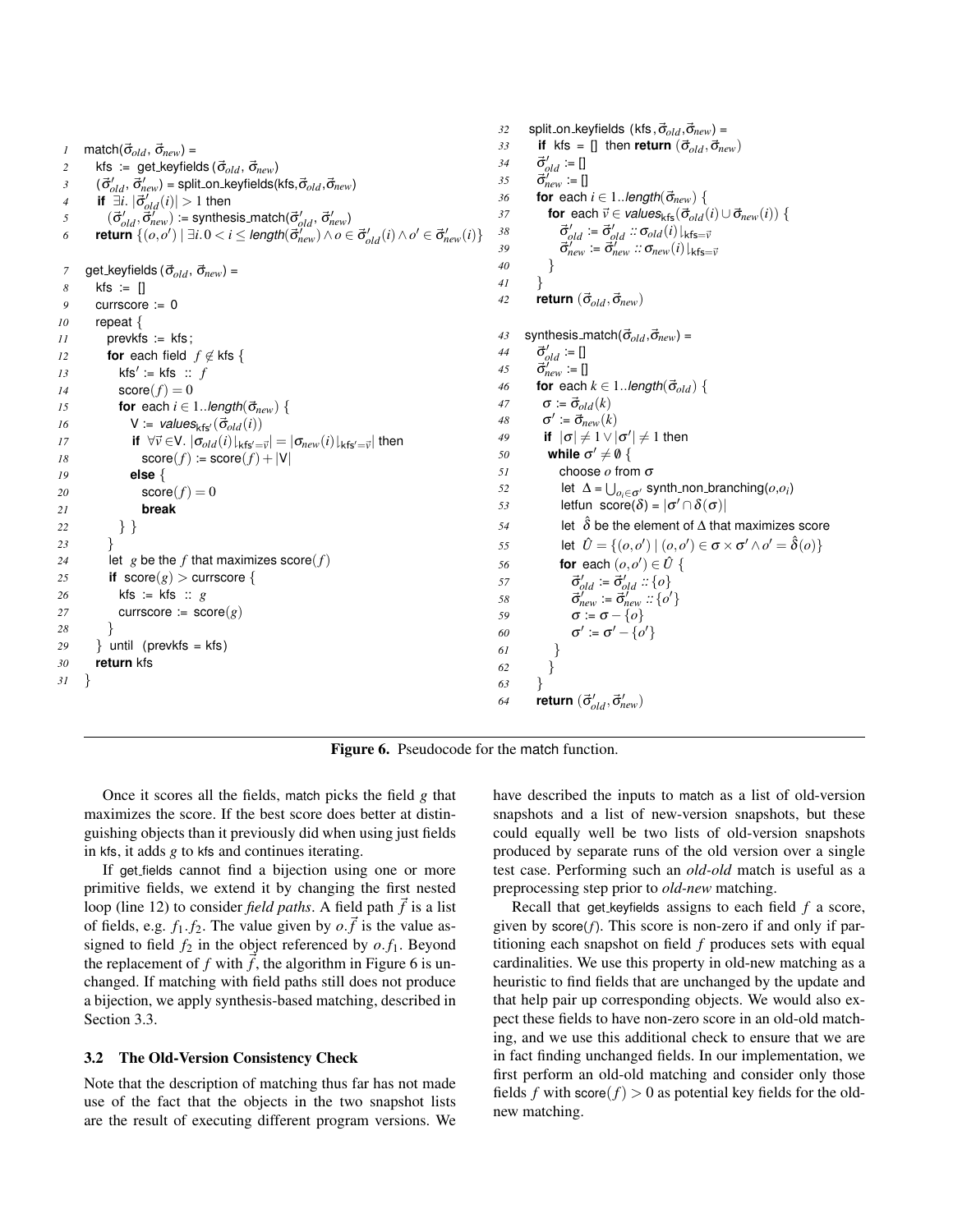Old-old matching also helps focus synthesis. If a field *f* has score 0 in the old-old case, then this field behaves non-deterministically. As an example, both time-stamps and nonces would have this property. We do not infer transformations for these fields because even if we match objects correctly, the difference between the old and new values for these fields will not solely be the result of the code change.

Finally, if we fail to produce an old-old matching, then we can say with certainty that this is not an object for which we should perform TOS. We can also provide the programmer with feedback indicating that the failure to synthesize is not due to the code change's effect on the object, but rather due to inherent problems with the role of the object in the given test case.

## 3.3 Synthesis-based matching

If key fields do not induce singleton sets, we further decompose the non-singletons, since whenever  $\vec{\sigma}'_{old}(i)$  and  $\vec{\sigma}'_{new}(i)$ contain more than one element each, it is unclear which pair  $(o_1, o_2)$  with  $o_1 \in \vec{\sigma}'_{old}(i)$  and  $o_2 \in \vec{\sigma}'_{new}(i)$  to use as an input-output example for synthesis. In this case, match calls synthesis match with the two current lists of corresponding sets to refine the non-singleton sets in the lists.

Synthesis-based matching tries to find a matching that is witnessed by a transformation function  $\delta$  that maps objects in the old set to objects in the new set. We introduce additional terminology to explain the algorithm. We say that  $\delta$  is *consistent* with the object pair  $(o, o')$  iff  $o' = \delta(o)$ . We call a set of pairs *U* a *matching* iff for all pairs  $(o_1, o'_1)$  and  $(o_2, o'_2)$ in *U*, we have  $o_1 \neq o_2 \Leftrightarrow o'_1 \neq o'_2$ . That is, no old-version object is paired with multiple new-version objects, nor is any new-version object paired with multiple old-version objects.

The synthesis match function iterates over each pair of object sets, searching for a one-to-one matching between the old and new objects of each when the sets  $\sigma$  and  $\sigma'$  are not singletons. Consider the non-singleton pair  $\sigma$  and  $\sigma'$ . The algorithm first chooses an old-version object *o* (line 51). It may choose any object since it must eventually find transformation functions for all objects in  $\vec{\sigma}_{old}$ . It then considers each pair  $(o, o_i)$ , where  $o_i$  is a new-version object, with the aim of synthesizing  $\Delta_i$ , a *set* of transformation functions consistent with the example  $(o, o_i)$ . The algorithm combines all these sets of functions into a single set of transformation functions ∆ (line 52). The synthesis procedure used here is restricted to non-branching transformation functions. These are functions that do not perform case analysis on the old-version object. (Figure 9 gives pseudocode for this function, which is explained in the next section.) Without this restriction, the inferred functions can always create a conditional function specific only to this one pair, but these functions are not general and do not help create sets of examples for synthesis of general functions.

Line 53 defines a function score that scores possible transformation functions  $\delta$  in  $\Delta$ . The algorithm chooses the

highest-scoring function  $\hat{\delta}$  (line 54). The score of a transformation  $\delta$  is determined by how well it maps objects in  $\sigma$  to those in  $\sigma'$ —in the figure we write  $\delta(\sigma)$  to mean  $\{o' \mid o \in \sigma \land o' = \delta(o)\}.$  Thus a high-scoring function will map the input set to many objects that match (intersect with) the output set. The mapping induced by  $\hat{\delta}$  is given in  $\hat{U}$ . Finally, the loop on line 56 adds the singleton sets comprising this mapping to  $\vec{\sigma}'_{old}$  and  $\vec{\sigma}'_{new}$  (which will be the ultimate output of this function) and then removes the mapped elements from the current snapshots  $\sigma$  and  $\sigma'$ . The algorithm greedily continues, iteratively choosing transformation functions that maximize the number of example pairs they cover. Once  $σ$  becomes empty, which is sure to happen because ultimately objects can be matched arbitrarily using constant functions, the while loop exits and synthesis moves on to the next snapshot, continuing until it considers all pruned snapshots.

## 4. Synthesis

The synthesis phase takes the example pairs produced by matching and synthesizes a function  $\delta$  from them such that for the pair  $(o, o'), \delta(o) = o'$ .

## 4.1 Transformation functions  $\delta$

A transformation function  $\delta$  is defined according to the grammar in Figure 7. Transformation functions take an oldversion object in o, allocate a new-version object in n, assign values to each of the fields of n, and then return n. Field assignments *g* are of the form  $n.f := c$  where *c* is a conditional and *f* is a *field path*—that is, it is a (possibly empty) list of field labels *l*. For n, this path is almost always a single field. (Section 4.5 discusses the multiple fields case.) Each conditional *c* specifies one or more cases distinguished by boolean expressions *e<sup>i</sup>* over old-version state (i.e., they can only refer to objects via o, never n). Each case has an initializer expression *d* which is either a constant, a reference to an old field, a string produced by concatenating one or more (sub)strings, or a collection produced by map. Here, map( $\delta$ , o. *f*) takes the collection at o. *f*, and transforms these elements using  $\delta$ .

The string expression substr $(o.f, i)$  splits the string  $o.f$ at positions where a delimiter *delim* appears and then selects the *i*<sup>th</sup> substring. For example, substr("foo@bar.com", 2) returns "bar.com" since '@' is a delimiter that splits the string into two substrings and "bar.com" is the second substring. Our language of string updates supports a concatenation of substrings and is sufficient for the examples we considered. If a more robust string transformation language were needed, the approach taken by Gulwani [5, 6] or any other examplebased string synthesis technique would work easily.

We have simplified the form of  $\delta$  to keep the algorithm tractable. The most obvious restriction is that  $\delta$  transforms a single object, rather than multiple objects at once. This restriction derives from the nature of the underlying DSU system we use, Jvolve. Note that different objects of the same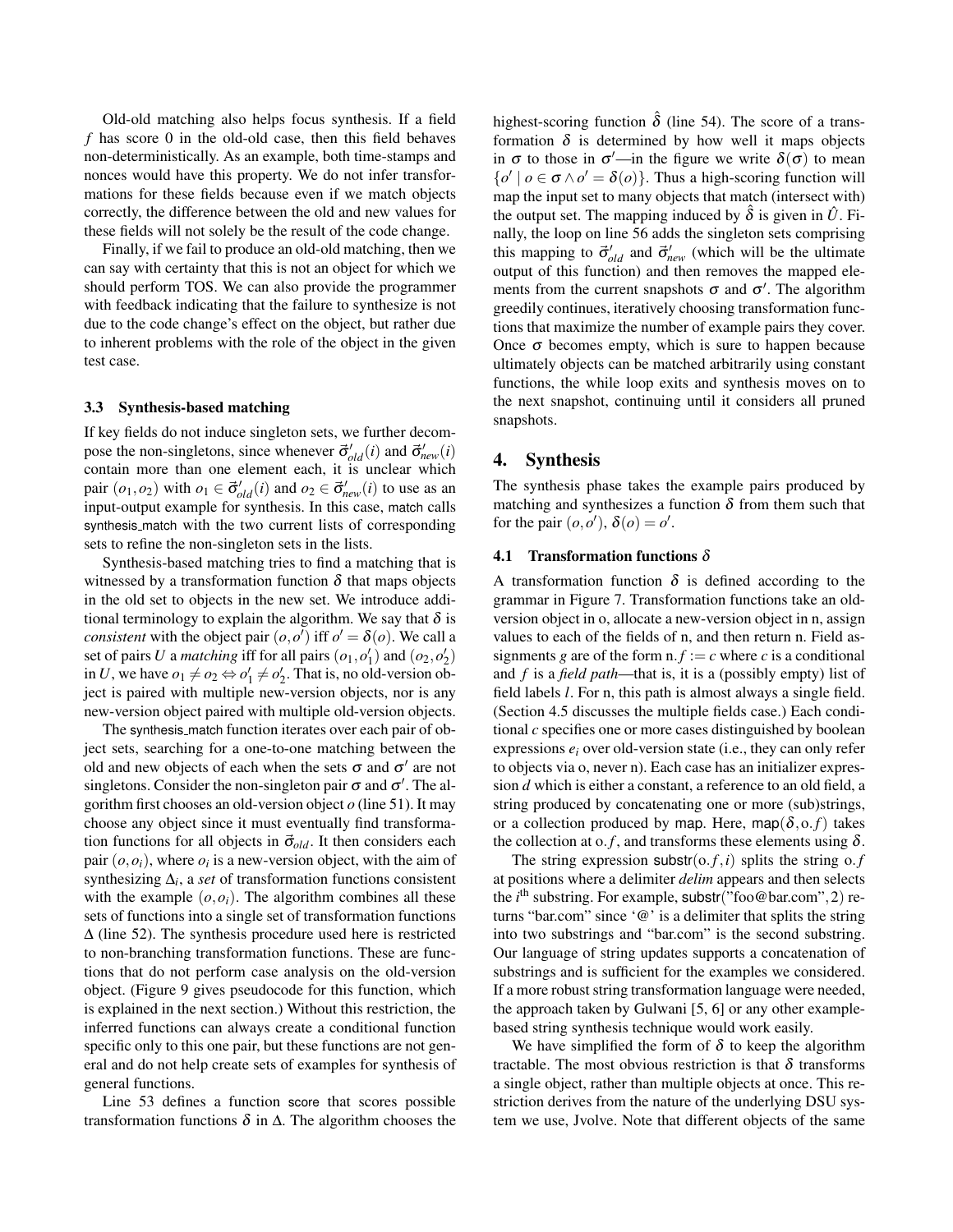| Updates                                                         | $\delta$ ::= $\lambda$ o. new n; g <sub>1</sub> ; ; g <sub>n</sub> ; ret n |
|-----------------------------------------------------------------|----------------------------------------------------------------------------|
| <b>Field Updates</b>                                            | $g ::= n.f := c$                                                           |
| Field Path                                                      | $f ::= \varepsilon   f.l$                                                  |
| Conditional                                                     | c ::= case $e_1 \Rightarrow d_1, \ldots, e_n \Rightarrow d_n$ end          |
| Initializer                                                     | $d ::= k   o.f   \text{concat}(se_1, \ldots, se_n)$                        |
|                                                                 | $\vert$ map( $\delta$ , o. f)                                              |
| Integer Constant $i, j \in \mathbb{Z}$                          |                                                                            |
| Constant                                                        | $k ::= i   \text{null}   delim$                                            |
| Delimiter                                                       | delim ::= $\ \cdot\ $ $\ \cdot\ $ = $\ \cdot\ $                            |
| String Expression $se ::= delim   \text{subst}(o.f, i)$         |                                                                            |
| Boolean Expression $e ::= a   e_1 \wedge e_2   e_1 \vee e_2$    |                                                                            |
| Atomic Expression $a ::= 0.f_1 \diamond 0.f_2   0.f \diamond k$ |                                                                            |
| Operator                                                        | $\diamond$ ::= = $\neq$                                                    |
|                                                                 |                                                                            |

Figure 7. The language over which we perform synthesis.

class will not necessarily be transformed in the same way conditionals *c* may evaluate to different branches for different objects and thereby trigger different initializers. Another restriction is that each field of the new object is initialized independently, albeit with access to the full contents (i.e., multiple fields) of the old-version object o. Transformers that are ruled out by this setup include those that initialize field *f* according to the *updated* value for field  $f'$  as well as those that pass values across the object graph, e.g., setting  $n.f_2$ := Foo. $f_1$ when o is not an instance of Foo.

## 4.2 Synthesis algorithm

Figure 8 gives pseudo-code for the synthesis algorithm. The main function is synthesize. It takes a set of input-output examples *U* (pairs of old-version, new-version objects) and produces a transformation function that is consistent with those examples.

Synthesis proceeds one field at a time. For each field, it synthesizes a conditional update (*c* in the grammar in Figure 7) that is capable of producing all the values for that field seen in the example pairs in *U*. It first generates the initializers *d* and then searches for conditions that indicate which *d* to apply.

To find the initializers *d*, the synthesis algorithm maintains a set update fns of initializers it has discovered thus far, as well as a set not covered that contains all example pairs that cannot be produced by an initializer in update fns. During each iteration through the loop on line 5, it chooses an element from not\_covered and calls synth\_field, which returns the set *D* of all initializers *d* that are consistent with that field's values in the provided example pair. Of these, we choose  $\hat{d}$ , which covers the largest number of pairs in not covered, and add it to update fns, while removing the pairs that  $\hat{d}$  covers from not covered.

The loop on line 16 finds the conditions that indicate which  $\hat{d}$  to apply to a given old-version object. For each

```
1 synthesize(U) =
 2 for each new-version field fi {
 3 not covered := U
 4 update fns := []
 5 while not covered \neq \emptyset {
 6 choose (o, o') \in \text{not-covered}7 let D = \text{synth-field}(f_i, o, o')8 letfun score(d) =
 9 |\{(o, o') | (o, o') \in \text{not} \text{.covered} \land o'.f_i = d(o)\}|10 let \hat{d} be the element of D that maximizes score
11 let \hat{U} = \{(o, o') | (o, o') \in \text{not} \text{.covered} \land o'.f_i = \hat{d}(o)\}12 update_fns := update_fns ::(\hat{d}, \hat{U})13 not_covered := not_covered -\hat{U}14 }
15 cond := []
16 for i \in 1..length(update_fns) {
17 let (\hat{d}, \hat{U}) = update_fns(i)
18 let \sigma_{in} = \{o \mid \exists o'. (o, o') \in U \land (o, o') \in \hat{U}\}\19 let \sigma_{\text{out}} = \{o \mid \exists o'. (o, o') \in U \land (o, o') \notin \hat{U}\}\20 cond := cond :: (synth_cond(\sigma_{in}, \sigma_{out}))
c_{f_i} \coloneqq \langle \textnormal{\textsf{case}}\ \hat{c}_1 \Rightarrow \hat{d}_1, \ldots, \hat{c}_n \Rightarrow \hat{d}_n \textnormal{\textsf{end}} \rangle23 where \hat{c}_j = \textsf{cond}(j) and (\hat{d}_j, \hat{U}_j) = \textsf{update\_fns}(j)24 }
25 <b>return \langle \lambdao. new n; n. f_1 := c_{f_1}; \ldots; n. f_n := c_{f_n}; ret n\rangle
```
Figure 8. Main synthesis algorithm.

transformation function  $\hat{d}$ , the loop builds  $\sigma_{\text{in}}$ , containing the old-version objects from the example pairs consistent with  $\hat{d}$ , and  $\sigma_{\text{out}}$ , containing the remaining example pairs. It then calls synth cond to find a condition that separates these two sets based on values of old-version fields, and adds it to the list cond.

Finally, the algorithm constructs  $c_{f_i}$ , the conditional update containing all the logic it just synthesized for field *f<sup>i</sup>* . The update for the class is then the sequence of all these field updates. We write synthesized code in angle brackets to distinguish it from the code of the synthesis algorithm.

### 4.3 Field synthesis

*21* }

Figure 9 gives the pseudo-code for synth field, which produces the initializers for a new-version field according to a given example pair. The figure also shows the code for synth non branching, which is the function used to perform synthesis-based matching (Section 3.3). It uses synth field as a subroutine.

The synth field function takes a field, an old-version object  $o$ , and a new-version object  $o'$ , and returns a set of initializers (from production  $d$  in the grammar in Figure 7), where each initializer can produce the value in  $o'.f$  given the object *o*. The set is constructed by first checking whether the value in  $o'.f$  is also present in a field in  $o$  and if its value can be copied over. Next, it checks whether  $o'.f$  is one of the constants in the synthesis language. If so, it adds this production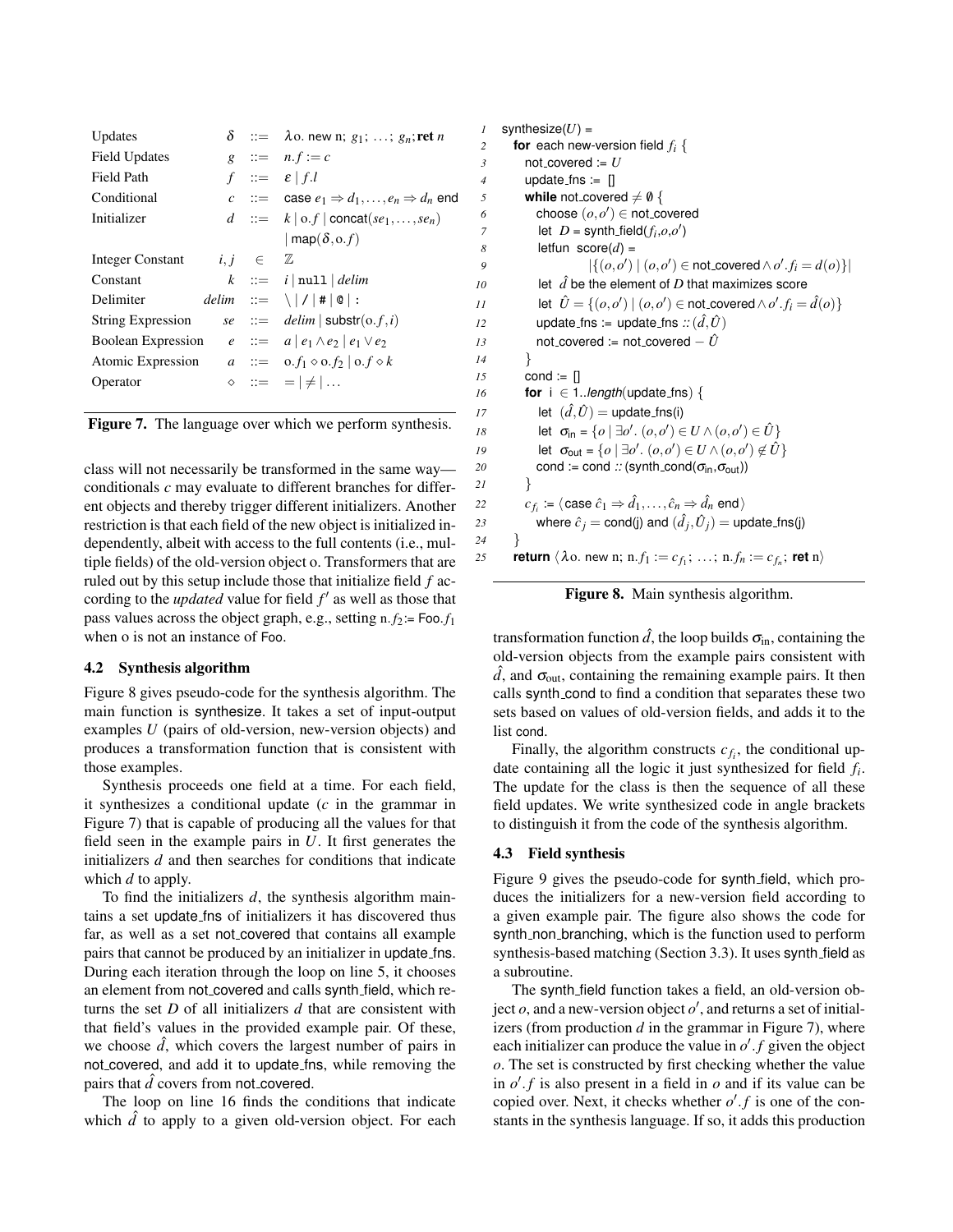```
1 synth_non_branching(o, o') =2 g := empty field update
 3 for each f in o' {
 4 let c_set = synth_field (f, o, o')5 for each c \in \text{c} set do \{ g := g + \langle \, ; n.f := c \, \rangle \}6 }
7 return \lambdao. new n; \langle g \rangle; ret n
8
 9 synth_field (f, o, o') =10 ret_set := 0
11 if o'. f = o. g for some field g
12 ret_set := ret_set \cup {\langle o.g\rangle}
13 if o' \cdot f = k14 ret_set := ret_set \cup {\langle k \rangle}
15 if typeof(o',f) = String
16 ret_set := ret_set ∪ string_synth(o.f.o'.f)17 if o'. f is a collection
18 let \sigma' = multiset of objects in collection o'.f19 for each collection−valued field o.f<sub>2</sub> {
20 let σ = multiset of objects in collection o.f_221 let \delta = collection_synth(\sigma, \sigma')22 ret_set := ret_set ∪ {\langle \textsf{map}(\delta, o.f_2) \rangle}
23 }
24 return ret set
25
26 collection_synth (σ, σ') =27 let examples = match([\sigma],[\sigma'])
28 return synthesize(examples)
```
Figure 9. Non-branching and per-field synth. subroutines.

method to the returned set. Finally, we have two class-based synthesis checks. If  $o'.f$  is a string, we invoke string synthesis to produce a set that describes all possible methods for construction the string from substrings present in *o*. We do not give code for this function since it closely follows Gulwani [5]. If  $o'.f$  is a collection, then we recursively invoke synthesis in order to transform the elements of the collection.

#### 4.4 Condition synthesis

Condition synthesis produces a condition that distinguishes two sets of examples following the basic approach of Gulwani [5]. Figure 10 gives the pseudocode. It uses notation  $\llbracket e \rrbracket$  to denote a function from objects to truth values where  $\llbracket e \rrbracket$  *o* = true if and only if condition *e* is true when *o* (an actual object) is substituted for o (the variable) in *e*. If  $\llbracket e \rrbracket$  *o* = true, we will say that *e includes o* and otherwise we say that *e excludes o*. Given a set of objects  $\sigma_{\text{in}}$  and  $\sigma_{\text{out}}$ , the goal of condition synthesis is to return an expression *e* such that  $\forall o \in \sigma_{in}$  [*e*]  $o = \text{true}$  and  $\forall o \in \sigma_{out}$  [*e*]  $o = \text{false}$ . If this is the case, we say that *e separates*  $\sigma_{in}$  and  $\sigma_{out}$ .

The construction of *e* proceeds in a greedy fashion. The loop at line 4 calls synth conj to synthesize a conjunction  $a_1 \wedge \ldots \wedge a_n$ , where each  $a_i$  is an atomic expression. This expression will exclude all the elements in  $\sigma_{\text{out}}$  while including as many elements of  $\sigma_{\text{in}}$  as possible. The synth conj

function builds up this conjunction iteratively using the loop at line 15. Given  $e = a_1 \wedge \ldots \wedge a_j$ , we first check to see if *e* already separates  $\sigma_{in}$  and  $\sigma_{out}$ . If so, we are done—the code detects this case when  $\sigma'_{\text{out}} = \emptyset$ . If not, let  $\sigma'_{\text{in}} = \{o \mid o \in$  $\sigma_{\text{in}} \wedge [\![e]\!]$   $o = \text{true}$ } and let  $\sigma'_{\text{out}} = \{o \mid o \in \sigma_{\text{out}} \wedge [\![e]\!]$   $o = \text{true}$ }.<br>Thus  $\sigma'$  and  $\sigma'$  are the subsets of  $\sigma$  and  $\sigma$  that satisfy Thus  $\sigma'_{\rm in}$  and  $\sigma'_{\rm out}$  are the subsets of  $\sigma_{\rm in}$  and  $\sigma_{\rm out}$  that satisfy *e*. We then choose  $a_{j+1}$  to be the atomic expression that maximizes  $rank(a_{j+1}, \sigma'_{in}, \sigma'_{out})$ . We define the *rank* of a condition *e* as follows.

**Definition 1.** Let rank $(e, \sigma_{in}, \sigma_{out}) = m \times n$  where  $m = |\{\rho\}|$  $o \in \sigma_{in} \wedge [e]$   $o = \text{true}$ } *and*  $n = |\{o \mid o \in \sigma_{out} \wedge [e]$   $o =$ false}|*.*

Thus,  $rank(e, \sigma_{\text{in}}, \sigma_{\text{out}})$  is the product of the number of objects from  $\sigma_{\text{in}}$  that are included by *e* and the number of objects in  $\sigma_{\text{out}}$  that are excluded.

The atomic expressions we consider are those involving equality or inequality between pairs of fields (of which there are a finite number) and equality or inequality with a constant appearing in the object (of which there are a finite number). Since there are a finite number of possible atomic expressions, we can simply iterate over them, although our implementation is able to avoid considering many expressions that are guaranteed to not satisfy the conditions required. Provided  $rank(a, \sigma'_{in}, \sigma'_{out})$  is non-zero, we know that conjoining *a* to *e* will cause some elements of  $\sigma'_{out}$  to be excluded, while still including some elements of  $\sigma_{\text{in}}$ . If no atomic expression produces a rank greater than zero, then this indicates a failure to find the necessary condition and we abort the synthesis process for this field. In this case our expression language is either insufficient to distinguish the different examples, or we have simply not considered the discriminating data (e.g., if it were a global variable). Otherwise we continue adding atomic expressions until we have excluded all elements of  $\sigma_{\text{out}}$  and constructed conjunct  $e$ .

Returning to the code of synth cond, we know that the conjunct returned from synth conj excludes all elements of  $\sigma_{\text{out}}$ . We add  $e'$  to the current list of disjuncts  $e$ , and then add to  $\sigma'_{\text{in}}$  the set  $\{o \mid o \in \sigma_{\text{in}} \land [\![e']\!] \mid o = \text{true}\},$  which are all objects *e* now includes. If any elements remain, we iterate again to produce another conjunct that will include them, until the expression includes all elements of  $\sigma_{\text{in}}$  (and excludes all elements of  $\sigma_{\text{out}}$ ).

#### 4.5 Discussion

Our synthesis algorithm is engineered to favor simpler, more general transformations  $\delta$  over more specialized ones. For example, suppose class Foo contains an integer-valued field f and in all our snapshots  $\sigma \in \vec{\sigma}_{old}$  we have two Foo objects  $o_1$  and  $o_2$  such that  $o_1.f = 1$  and  $o_2.f = 2$ . Likewise, all snapshots  $\sigma' \in \vec{\sigma}_{new}$  have two Foo objects  $o'_1$  and  $o'_2$  such that  $o'_1$ .  $f = 1$  and  $o'_2$ .  $f = 2$ . In this case, synthesize will produce the function

 $\lambda$ o.new n; case true  $\Rightarrow$  n.  $f := o.f$  end; ret n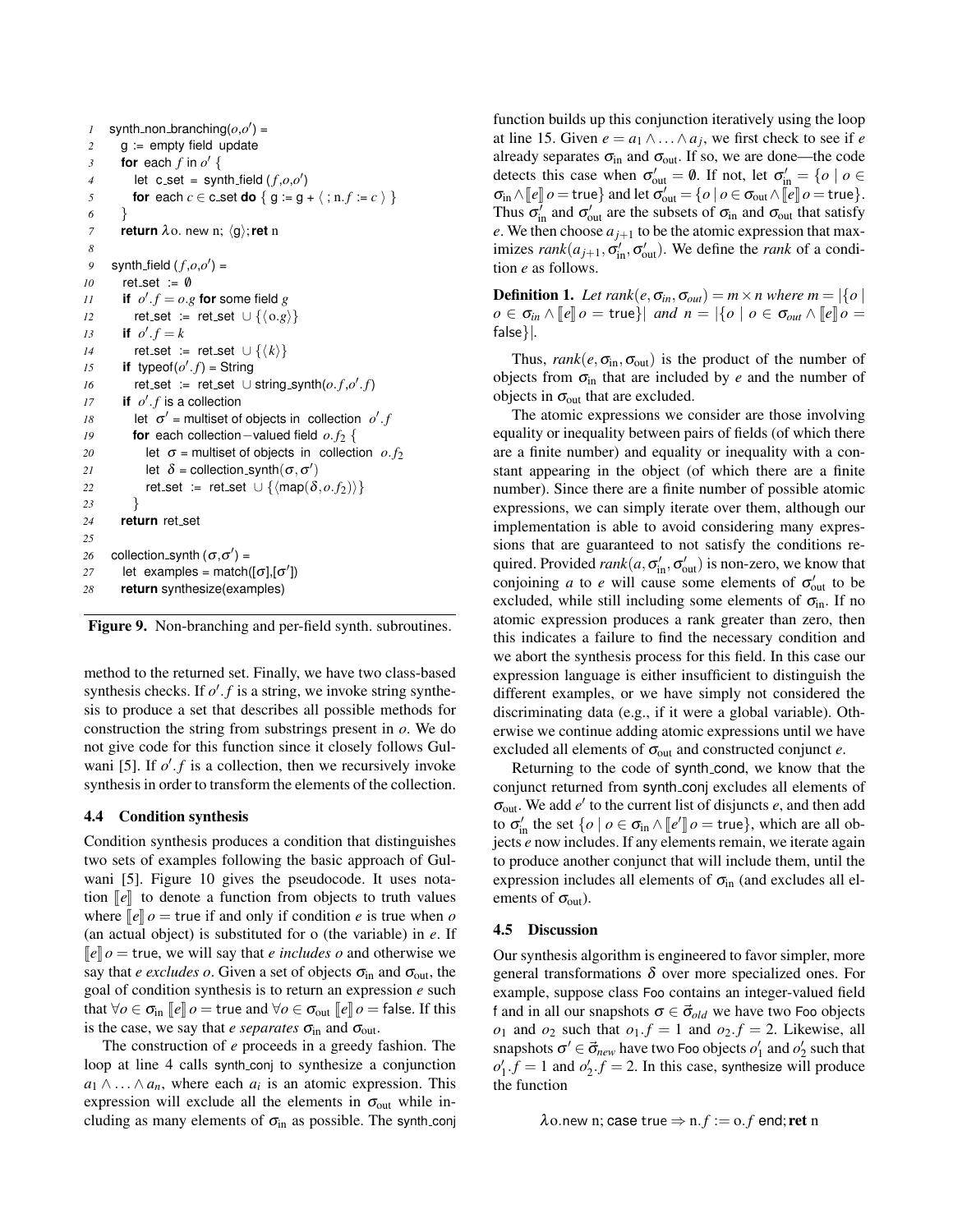synth\_cond( $\sigma_{in}, \sigma_{out}$ ) =  $\sigma'_{\text{in}} := \emptyset$  $e := \langle false \rangle$  **while**  $\sigma'_{in} \neq \sigma_{in}$  { let  $e' =$ synth\_conj( $\sigma_{\text{in}} - \sigma'_{\text{in}}, \sigma_{\text{out}}$ )  $e := e + \langle \vee e' \rangle$   $\sigma'_{\text{in}} := \sigma'_{\text{in}} \cup \{ o \mid o \in \sigma_{\text{in}} \wedge \llbracket e' \rrbracket o = \text{true} \}$ *8* } *9* **return** *e 10* synth\_conj $(\sigma_{in}, \sigma_{out})$  =  $\sigma'_{\text{in}} := \sigma_{\text{in}}$   $\sigma_{\text{out}}^7 := \sigma_{\text{out}}$   $e := \langle \text{true} \rangle$  **while**  $\sigma'_{\text{out}} \neq \emptyset$  { let *a* be the condition that maximizes  $rank(a, \sigma'_{in}, \sigma'_{out})$  **if**  $rank(a, \sigma'_{\text{in}}, \sigma'_{\text{out}}) = 0$  then **abort**   $e := e + \langle \wedge a \rangle$   $\sigma'_{\text{in}} = \{ o \mid o \in \sigma'_{\text{in}} \land [e] \mid o = \text{true} \}$  $\sigma_{\text{out}}' := \{ o \mid o \in \sigma_{\text{out}}' \land \llbracket e \rrbracket o = \text{true} \}$ *21* } *22* **return** *e*

Figure 10. Synthesizing conditions.

and not the function

 $\lambda$ o.new n; case  $(o.f = 1) \Rightarrow n.f := 1$ , case  $(o.f = 2) \Rightarrow n.f := 2$  end; ret n

Line 10 of synthesize (Figure 8) favors initializers that apply to the most possible objects. Line 16 of synth conj (Figure 10) similarly aims for simpler, more general conditions.

The algorithm as described assumes that synthesis takes place on a per-object basis, one field at a time. In fact, it can also synthesize the contents of a new object's children, e.g., assigning not just n.  $f := d$  but n.  $f_1.f_2 := d$  as well. Likewise it can read children of old objects in initializers *d*. To support this extension, we simply consider field *paths* rather than fields, up to a specified depth, e.g., on line 2 in Figure 8 and on line 11 in Figure 9. Matching can be similarly extended, e.g., using paths on line 12 in Figure 6. Finally, we extend the synthesis language in Figure 7 to allow object allocation, so we can allocate and initialize child objects if needed. (Note that allocation happens implicitly with map when producing the new collection.) We have found this flexibility useful in practice, as we discuss in the Azureus example in the next section.

# 5. Evaluation

We implemented TOS and used it to synthesize object transformers for several program updates we gathered from the wild. We choose challenging examples that other systems cannot handle, and find that TOS handles most. TOS does fail when the changed objects do not store data that makes it possible to match them between heaps, but this case is less

common. This section provides a few more details about our implementation, describes each test program update, and our experiences with TOS in each case.

## 5.1 Implementation

We use the Oracle HotSpot JVM to collect heap snapshots using the agentlib: hprof command line option.<sup>2</sup> This option invokes the heap profiler, which sends the current snapshot over a network socket. We wrote a small server that coordinates snapshots with the application. It initiates snapshots at update points and saves them to disk. In particular, when the application reaches an update point, it calls into a helper class to trigger a snapshot.

TOS is implemented in Java and comprises roughly 4200 lines of code. About 1300 lines implement matching, 1600 implement synthesis, and the rest is common code.

## 5.2 Results

In our experiments, we consider two updates to Azureus (a bittorrent client); three updates to jEdit (a text editor); one update to JavaEmailServer (a.k.a., JES, an SMTP and POP mail server); and one update to CrossFTP (an FTP server). These applications range from 2.3k to 250k source lines of code. These are actively developed and maintained programs not built with dynamic software updating in mind.

We chose these applications and updates for the following reasons. First, dynamic updates for these programs would be useful. For Azureus, JES, and CrossFTP, dynamic updates would avoid disruption due to shutdown/restart, e.g., they would preserve active connections involving e-mail sending or file transfer, and they would preserve important inmemory state, such as file/metadata caches. Dynamic updates to JEdit are less important (you could save in-progress work and restart), but would be convenient, e.g., to preserve the content and layout of onscreen windows. Second, the updates to JES and CrossFTP were also considered in the original Jvolve work [14]. We wanted to see if we could use TOS to generate transformers we previously wrote by hand. Finally, we found updates to these programs that are relatively interesting, such as updates that do not affect all objects uniformly (thus requiring conditional transformers) or updates that fix memory leaks. We focus on the challenging updates that prior DSU systems cannot handle automatically. We also tested TOS on many simple updates, and include two of these—the "copy" transformers for CrossFTP v1.06—as exemplars.

Table 1 summarizes information about the updates and the inferred transformers. We list the version for which we synthesize an update and the number of snapshots generated by our test case. In all but one example, TOS needs only a single test case. Version 1.08 of CrossFTP required three test cases. We list the number of classes used by the pro-

<sup>&</sup>lt;sup>2</sup> We use HotSpot only for snapshotting—Jvolve, the VM that TOS targets, is based on Jikes RVM and does not support snapshotting.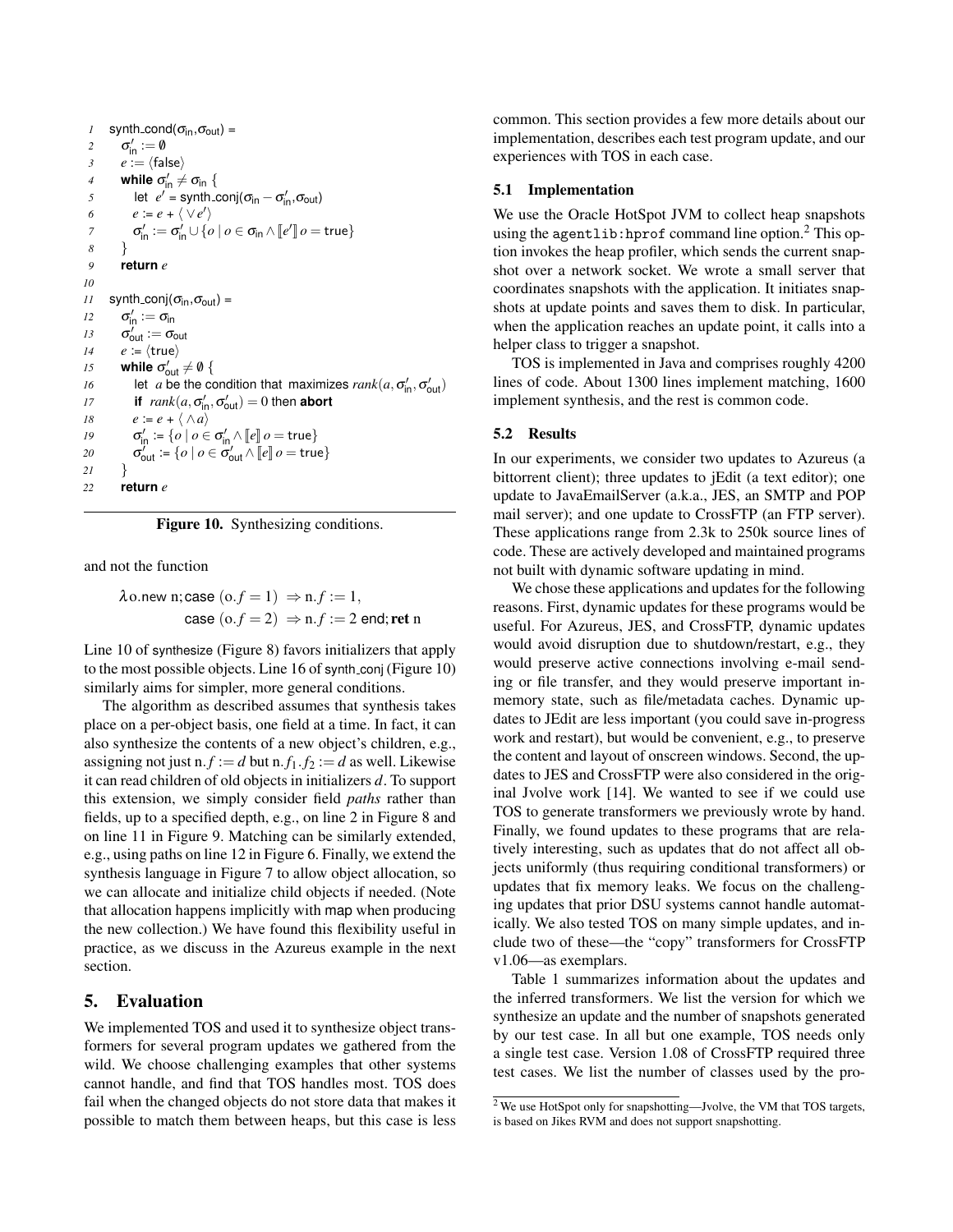| Application | <b>SLOC</b> | <b>Version</b> | # Snaps | <b>Classes</b> | Heap Obj. | Target Obj.    | Match     | <b>Synthesis</b> | <b>Inferred</b> | <b>Type</b>       |
|-------------|-------------|----------------|---------|----------------|-----------|----------------|-----------|------------------|-----------------|-------------------|
| Azureus     | 250K        | r2514          | 11      | 1616           | 1315420   | 97             | 0.842 s   | 0.120 s          | yes             | conditional       |
|             |             | r120           | 22      | 1634           | 1117463   | 275            | $0.002$ s | 0.000 s          | no              |                   |
| JEdit       | 154K        | r14027         | 5       | 3044           | 703360    | 30             | 0.041 s   | 0.008 s          | yes             | constant          |
|             | 150K        | r13413         | 5       | 3221           | 747849    | $\overline{0}$ | 0.000 s   | 0.000 s          | no              |                   |
| <b>JES</b>  | 2.3K        | 1.3.2          |         | 911            | 51802     |                | 0.020 s   | $0.022$ s        | yes             | collection        |
|             | 2.4k        | 1.3.3          | -1      | 902            | 52210     |                | 0.001 s   | 0.007 s          | yes             | constant          |
| CrossFTP    | 13.9K       | 1.06           |         | 953            | 38907     |                | 0.001 s   | 0.009 s          | yes             | copy <sup>1</sup> |
|             | 13.9K       | 1.06           |         | 953            | 38907     |                | $0.002$ s | 0.007 s          | yes             | copy <sup>1</sup> |
|             | 13.9K       | 1.06           |         | 953            | 38907     |                | $0.002$ s | 0.009 s          | yes             | constant          |
|             | 14K         | 1.07           |         | 2417           | 152531    |                | 0.044 s   | 0.013 s          | yes             | constant          |
|             | 18.1K       | 1.08           | 3       | 954            | 116833    |                | $0.002$ s | 0.011 s          | yes             | conditional       |

Table 1. Summary of updates and inferred transformers. Each example is the result of a single test case. <sup>1</sup>Transformer that would also have been produced automatically by Jvolve.

gram, the number of object instances present (total across all snapshots), and the total number of instances of the target object (target objects changed or transitively referred to by changed objects). Finally, we list execution times in seconds for matching and synthesis, and indicate if synthesis succeeded.

Matching and synthesis times are negligible for all examples. Matching times and effectiveness benefit from focusing on a single class at a time, since it significantly reduces the number of objects that TOS considers. TOS restricts itself to changed objects and objects reachable from changed objects by a bounded number of field dereferences. This bound is the same one mentioned in Section 4.5, which discusses bounding the depth of field paths. Synthesis benefits from the fact that our language of state transformers is designed to be small and succinct.

The synthesized functions involve constant updates, conditional updates, string transformations, and collection updates. For JES and CrossFTP, we used the generated update functions in Jvolve [14] and verified that the system continued running correctly following the update. We were unable to get Azureus and jEdit to run reliably using the Jvolve VM, but this was not due to Jvolve: the Jikes RVM, on which Jvolve is based, does not run them properly either. Since we could not run the Azureus and jEdit updates, we performed a manual code review of the transformers produced by our synthesis algorithm to check that they matched what we would have written by hand.

TOS fails in two cases to synthesize update functions because we could not generate snapshots that captured the changed behavior; we discuss these situations, and all of the updates, in detail below.

*Azureus update SVN r2514* Azureus is a widely used Bit-Torrent server/client. Version r2514 contains about 250k lines of code. This update changes two classes and methods. Figure 11 shows a portion of the update. The added call to clearServerAdapter nulls the adapter field of the server

object when a peer server is stopped; doing so ensures the adapter is garbage collected. When we apply this update at run-time, we would like it to retroactively null adapter fields that the buggy version neglected to. TOS facilities doing so by synthesizing a transformer for PEPeerControlImpl objects.

To generate the snapshots, we ran both program versions in a controlled setting and had them download the same set of files. TOS performs matching on PEPeerControlImpl objects. The program contains one such object for each file it downloads. Matching chooses key field nbPieces, which is a value proportional to the file size that is highly likely to be unique across different files.

Synthesis then observes that for these matching objects the new versions' server.adapter field is **null** when server.bContinue is false, but the two versions match on the server.adapter field otherwise. It then infers the following conditional transformer, which has the effect of freeing the leaked objects:

```
if (_bContinue == false)
  server.adapter = null;
else
  _sserver.adapter = _sserver_sold.adapter;
```
Note that to generate this transformation function requires using field paths instead of single fields (cf. Section 4.5).

*Azureus update SVN r120* Figure 12 shows update r120 to Azureus. This update modifies the condition under which Azureus releases the read buffer between a client and its peer. There are two issues with using TOS to infer this update. The first is that the read buffer does not contain a natural key field. Each buffer is identical and does not have a pointer back to the object using it. This problem manifests as a failure in the matching process. In such a case, one might consider adding a ghost field that records the allocation order and using this as a key field to match objects. Matching succeeds with this addition. However, the assignment of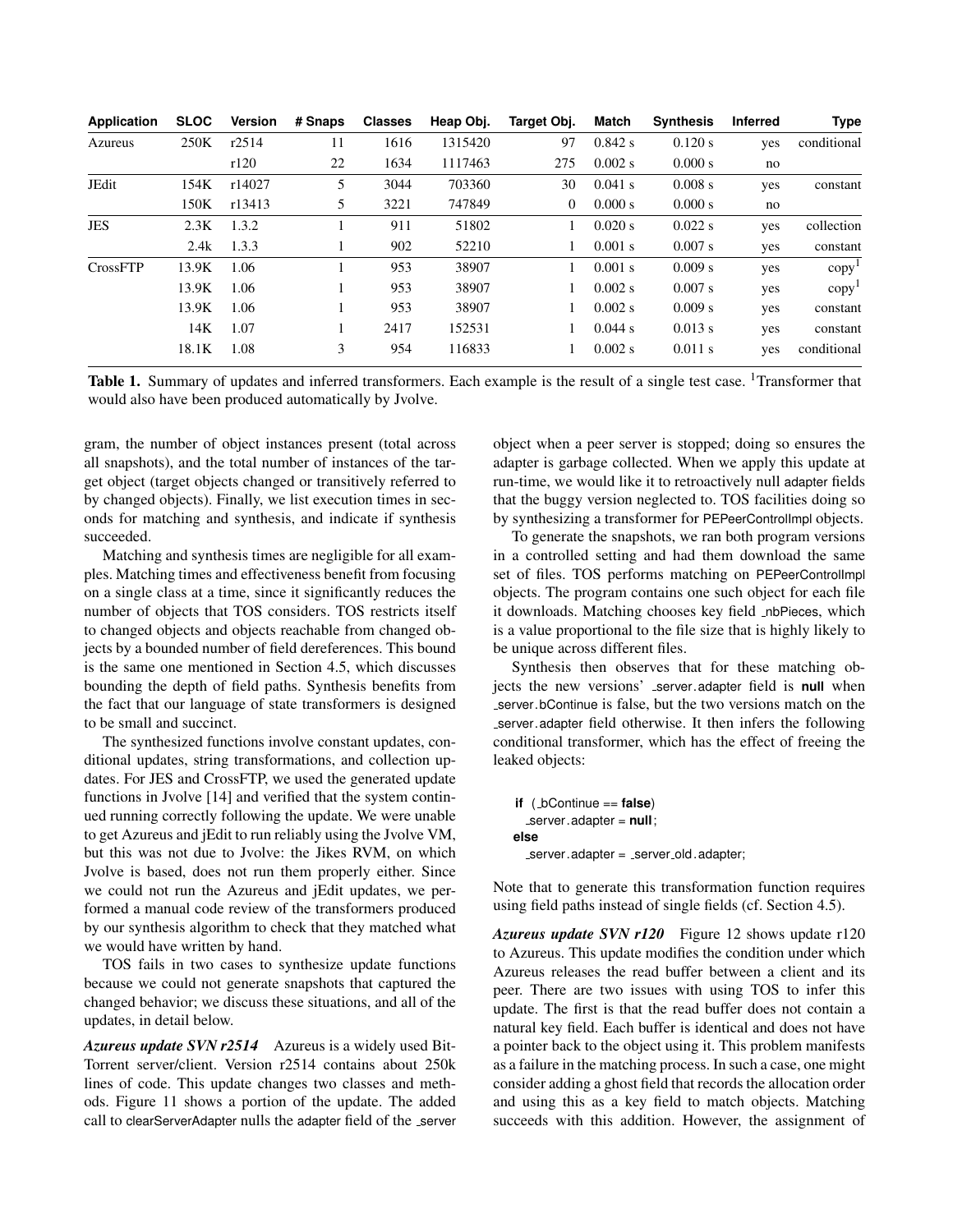```
class PEPeerControlImpl {
  PESharedPortServerImpl_server;
  boolean _bContinue; ...
  void stopAll () { ...
    // 3. Stop the server
    server.stopServer();
    _server.clearServerAdapter();
    ... }
}
class PESharedPortServerImpl {
  void clearServerAdapter() {
    adapter = null;
  }
}
```
#### Figure 11. Azureus r2514 update

**public class** PeerSocket ... { ... *// 4. release the read Buffer* − **if** (readBuffer != **null** && !readingLength) if (readBuffer != **null**) ByteBufferPool.getInstance().freeBuffer (readBuffer); ... }



buffers to clients varies across runs (and is unrelated to allocation order), which causes synthesis to fail, since the *i th* buffer is not associated with the same client in each run. This transformation is thus not inferable from the objects themselves, which is a limitation of our approach. However, it is not surprising that, on occasion, sufficient information for transformation is not available from the heap.

*jEdit* JEdit is a text editor for programmers that provides common and advanced features, such as syntax highlighting, folding, automatic indentation, a built-in macro language, macro recording, and plugin support. Here we consider two similar memory leaks fixed in jEdit versions r5178 and r14027. Figure 13 shows the source patch for the leak fixed in r14027. jEdit calls the function markTokens when it needs to split a string into tokens based on the type of the file being edited. Each file type (C, Java, Verilog, etc.) has special logic to split text in a line and embed it in an object of type TokenHandler. The leaky jEdit version fails to set the field TokenMarker.tokenHandler to **null**.

The inferred object transformer is simple. It sets the leaky field to **null**. It is safe to execute the transformer as long as the markTokens function is not active on stack.

Figure 14 shows a change to jEdit in SVN revision r13413. The leak is in function HistoryText.showPopupMenu(). jEdit calls showPopupMenu() when the user performs certain actions, such as right clicking a text field with history. In the old version, some instances of HistoryText have the boolean field popup.visible set to true and others set it to false. In the new version, the field popup is not null only when an object also has its popup.visible field set to true. TOS can infer

```
class TokenMarker {
  public LineContext markTokens(...) {
         ...
        tokenHandler.setLineContext(context);
        /∗ for GC. ∗/
        + this.tokenHandler = null;
        this. line = null;
        return context;
    }
```

```
Figure 13. Update r14027 to jEdit
```
**class** HistoryText { showPopupMenu() { **if** (popup != **null** && popup.isVisible())

}

```
{
      popup.setVisible(false);
      + popup = null;
      return;
  }
− popup = new JPopupMenu();
  popup = new JPopupMenu() {
+ @Override
+ public void setVisible (boolean b) {
+ if (! b) {
+ popup = null;
          \}super.setVisible(b);
      \}+ };
  JMenuItem caption = new JMenuItem(jEdit.getProperty(
      " history .caption" ));
  caption.addActionListener(new ActionListener()
}
}
```
Figure 14. Update to jEdit: SVN revision r13413

**class** DataConnectionConfig { ... + **boolean** enableBonjour = **true**; + String listEncoding = " utf−8"; }

Figure 15. Update to CrossFTP in version 1.07

this property and generate a transformer that nulls the popup field of instances that have popup.visible set to false. However, while creating snapshots we were unable to create a situation where popup.isVisible () was true during a snapshot, which would execute instructions controlled by the condition and exercise the leak. This update is an example that TOS is capable of handling, but for which we fail due to test coverage problems.

*JavaEmailServer (JES)* The collection update is the one discussed in Section 2 and presented in Figure 3. We automatically generate a correct update function for it.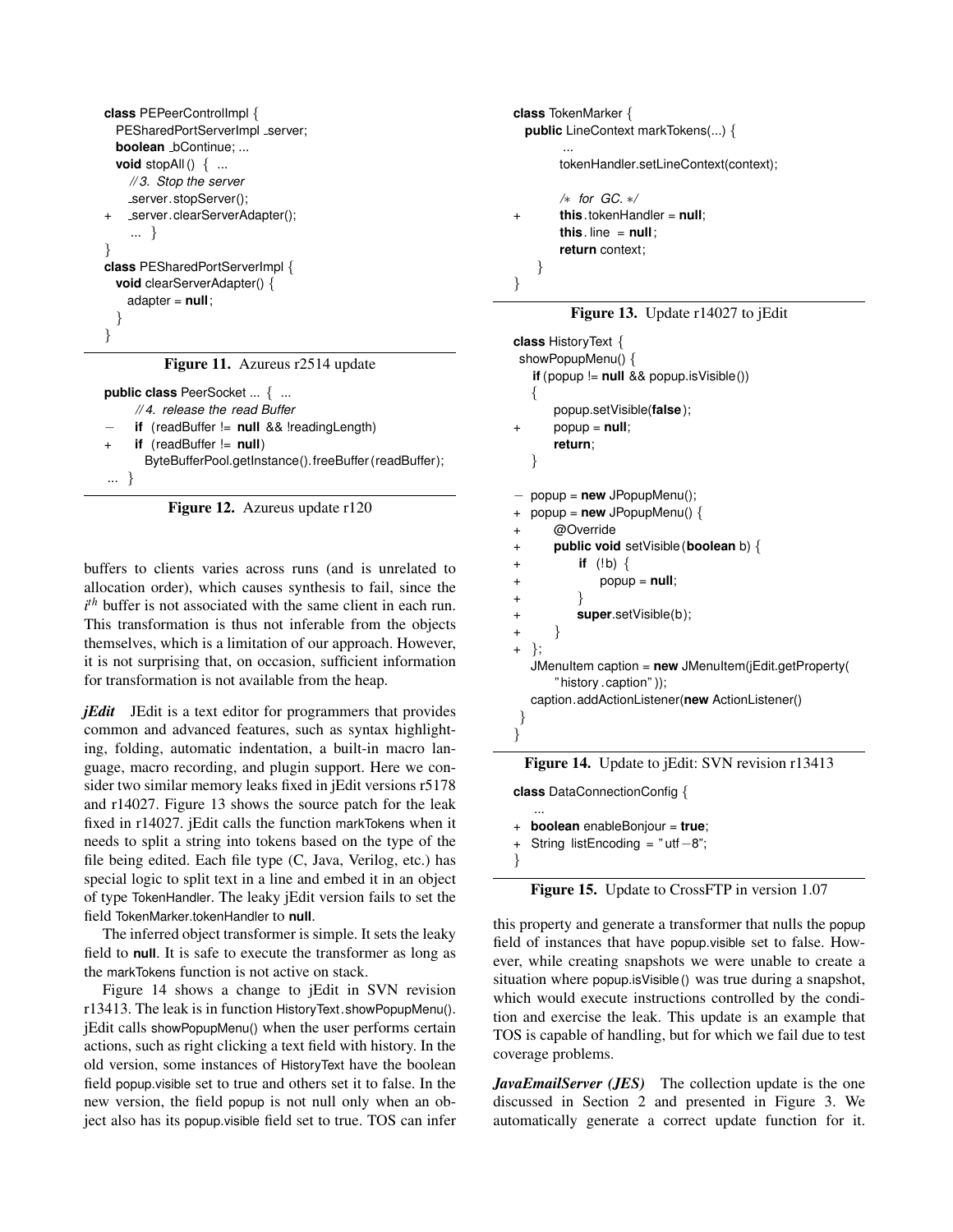The constant update involves the addition of a new field deliveryAttemptThreshold. This value controls how many times JES should try to deliver a message before discarding the message. We automatically generate an initializer that sets this to the default value. This default value is not present in the code, but rather in a configuration file that is read during JES start-up. Thus it would not have been discovered by other approaches to transformer generation.

*CrossFTP* In this Java-based FTP server, the DataConnectionConfig class maintains configuration information about the connection between the client and the server. Its fields control what response the server sends to various commands a client issues. Version 1.07 of CrossFTP adds two new fields to this class. The boolean field enableBonjour controls whether the server should support the Bonjour protocol and the String field listEncoding specifies what encoding the server should use when responding to the LIST command. There is always only one instance of this object in the heap. From the heap snapshots, TOS identifies the value of these fields in the new version and generates the transformation function that sets these fields accordingly.

For version 1.06, we consider three field updates, two of which involve copying the old version to the new and one of which involves a constant initializer. The copy cases involve fields whose access modifiers have changed. In such cases, simply copying the old value to the new is a good heuristic and this transformer would be generated automatically by Jvolve. Our system also generates the transformer but provides the added assurance that this update is consistent with the states observed when running the old and new versions.

In version 1.08, the default port used by a SocketFactory object is changed. We provide TOS with three snapshots at each version—two in which non-default ports are configured and one that has no port configured and thus falls back on the default port. TOS is able to synthesize the conditional transformer that changes the port to the new default value if it was set to the old default value and leaves it unchanged otherwise.

*Discussion* These first experiments with TOS show that good results can be obtained when matching and synthesis work in harmony. If either step fails then TOS fails for the targeted class. But if matching identifies key fields then synthesis-based matching can be avoided or reduced and low TOS run times are observed. For the examples we considered, most objects do have key fields that matching identifies and uses to produce good examples for synthesis. Although it seems intuitive that most programs will encode sufficient state in changed classes to make matching practical, future work should explore this question more thoroughly. Our synthesis language is relatively simple, which eases synthesis, yet it includes common string and data functions. Future work should explore if the current synthesis language has sufficient coverage on a wider range of programs.

# 6. Related work

This paper contributes novel matching and synthesis algorithms. The matching algorithm analyzes unstructured heap snapshots from different program version executions. While some recent prior work analyzes a single heap to discover leaked objects and other inefficiencies [2, 3, 9, 11, 12, 15], none aligns heap objects from different program versions or considers how to fix the effects of leaks on the fly.

A lot of related work considers synthesizing code from specifications, but only recently have researchers considered the problem of synthesizing data transformation functions. The closest related work is by Gulwani and others on synthesizing string and Excel spreadsheet data transformations. These approaches require users to directly specify the input/output examples whereas TOS requires users to run the same test on both program versions from which examples are inferred by matching. Gulwani's algorithm [5] synthesizes string functions that include concatenation, subsequence, and finding special symbols. TOS uses this algorithm as a subroutine as part of synthesizing transformations between objects (cf. Section 4.3). Harris and Gulwani [6] generate transformations between spreadsheets; their numeric transformations and filters are similar to ours. They also search structured spreadsheet data to find correlation between the input and output rows and columns. Our matching phase serves a similar purpose, but once objects are paired up, synthesis follows the structure of the new-version object, assigning its fields one at a time. A unique feature of TOS is that it iterates synthesis and matching to produce transformers for collections of objects.

Many prior dynamic updating systems, including Ginseng [13], DLpop [8], POLUS [4], and Jvolve [14], provide primitive support for generating state transformation code. For changes that extend classes or structs with new fields, these systems simply copy the old fields and initialize the new ones with default values, e.g., **null** for object references, or 0 for **int**s. Systems that provide no direct support for state transformation, e.g., LiveRebel [16], effectively take this approach. In all of these cases, synthesis is based entirely on comparing the definitions of changed types/classes. None of them consider program semantics by analyzing the code or the heap. By contrast, TOS obtains semantic information from program execution to derive data transformations. In short, while prior systems remove some of the tedium of writing transformation functions, they fail to handle any interesting program changes, which are exactly the cases which are harder for programmers to write correctly.

# 7. Conclusions

This paper has presented *Targeted Object Synthesis* (TOS), a novel technique that synthesizes *object transformer methods*. Object transformers convert old version objects to new ones during a dynamic software update. TOS is distinguished by its generality: whereas prior techniques for syn